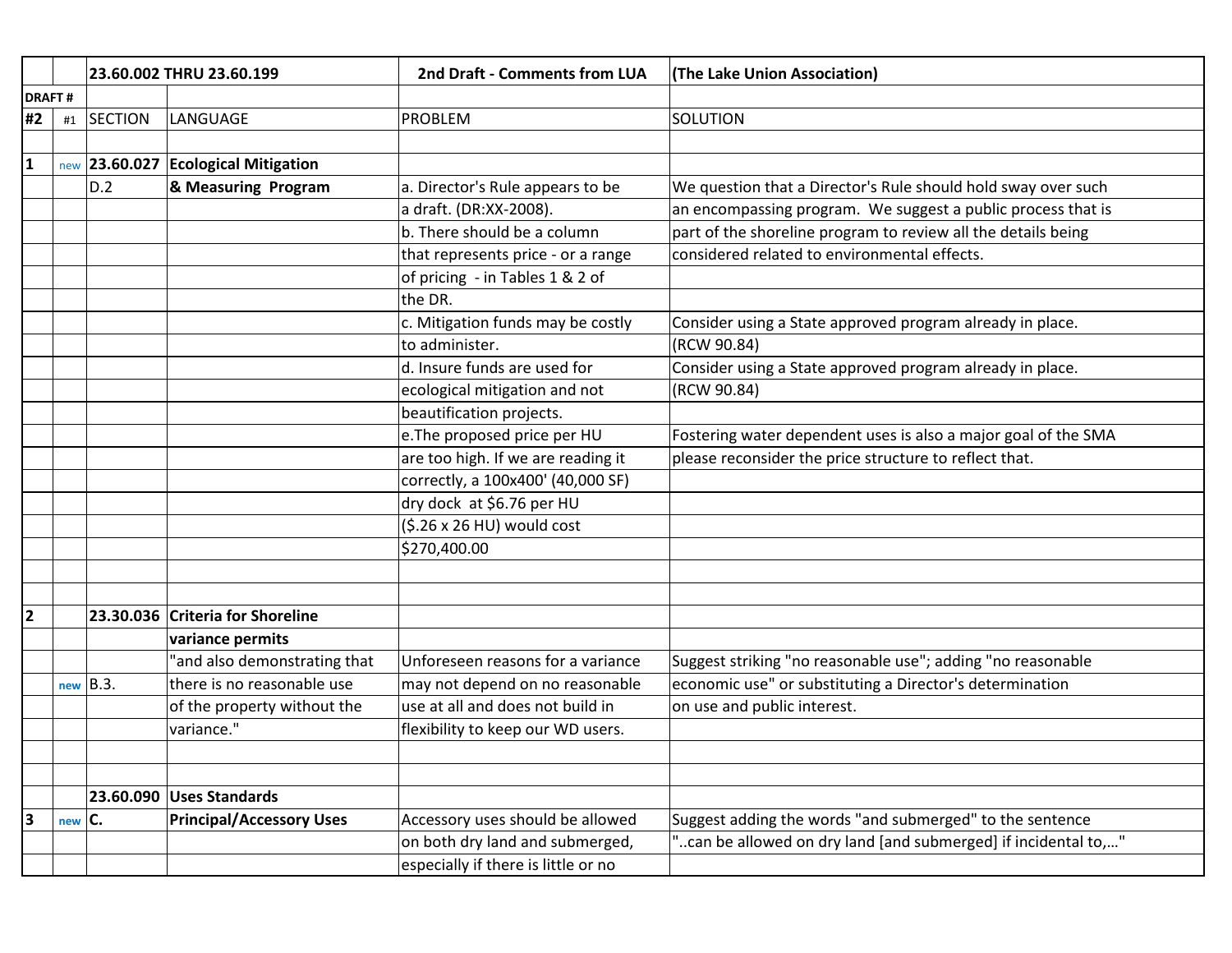|   |                |                      |                                                                 | dry land available.                                                                                  |                                                                                                                                             |
|---|----------------|----------------------|-----------------------------------------------------------------|------------------------------------------------------------------------------------------------------|---------------------------------------------------------------------------------------------------------------------------------------------|
|   |                |                      | WAC 273-26-241(3)(d)(ii)                                        |                                                                                                      |                                                                                                                                             |
|   |                |                      |                                                                 |                                                                                                      | Nonwater-dependent commercial uses should not be allowed over water except in existing structures or in the limited instances               |
|   |                |                      |                                                                 | where they are auxiliary to and necessary in support of water-dependent uses.                        |                                                                                                                                             |
|   |                |                      |                                                                 |                                                                                                      |                                                                                                                                             |
|   |                |                      |                                                                 |                                                                                                      |                                                                                                                                             |
| 4 | $\overline{4}$ |                      | 23.60.124 Non-Conforming (NC)                                   |                                                                                                      |                                                                                                                                             |
|   |                |                      | <b>Structures</b>                                               | No grandfathering provisions                                                                         | Replication should always be allowed.                                                                                                       |
|   |                | C.                   | Rebuild o.k. except over                                        | with whole page of subsection                                                                        | Choose 23.60.124B for overwater structures.                                                                                                 |
|   |                |                      | water then: D.2.                                                | requirements.                                                                                        |                                                                                                                                             |
|   |                |                      | The DPD response was incomplete - cut off from the page         |                                                                                                      |                                                                                                                                             |
|   |                |                      |                                                                 |                                                                                                      | LUA Further Response: Thank you for the provisions to rebuild non-conforming structures. While a complete rebuild warrants                  |
|   |                |                      |                                                                 |                                                                                                      | mitigation (for credits or reductions), mitigation for a replacement or improvement on an original structure should only be applied for any |
|   |                |                      | increase/decrease (new net loss/gain) 23.60.124.D.1.            |                                                                                                      |                                                                                                                                             |
|   |                |                      |                                                                 |                                                                                                      |                                                                                                                                             |
|   |                |                      |                                                                 |                                                                                                      |                                                                                                                                             |
|   |                |                      | 23.60.124 Nonconforming structures                              |                                                                                                      |                                                                                                                                             |
| 5 | $7^{\circ}$    | $D.2$ a,b,c.         | Limits portion of lot                                           | We are awaiting GIS details, but                                                                     | Give incentives to lower the footprint                                                                                                      |
|   |                |                      |                                                                 | believe that in UC most dryland                                                                      | Those that are in UM/UI should have zero setback                                                                                            |
|   |                |                      |                                                                 | areas are under 50'. To require                                                                      | Views from waterfront residences should not be considered                                                                                   |
|   |                |                      |                                                                 | 30' of setback in a 65' lot depth                                                                    | D.2.c.                                                                                                                                      |
|   |                |                      |                                                                 | is unreasonable.                                                                                     |                                                                                                                                             |
|   |                | <b>DPD Response:</b> |                                                                 |                                                                                                      |                                                                                                                                             |
|   |                |                      | See new sections 23.60384 and 23.60.504 regarding small lots.   |                                                                                                      |                                                                                                                                             |
|   |                |                      |                                                                 | WAC requirements for views and there are exceptions for when view corridors are not allowed.         |                                                                                                                                             |
|   |                |                      | Continuing to evaluate exception for WD uses on submerged land. |                                                                                                      |                                                                                                                                             |
|   |                |                      | Please provide a list of incentives that could be used.         |                                                                                                      |                                                                                                                                             |
|   |                | <b>LUA RESPONSE:</b> |                                                                 |                                                                                                      |                                                                                                                                             |
|   |                |                      |                                                                 | Thank you for the new sections relating to small lots, please see our comments under those sections. |                                                                                                                                             |
|   |                |                      |                                                                 | We look forward to your thoughts on exceptions for WD uses on submerged land.                        |                                                                                                                                             |
|   |                |                      |                                                                 |                                                                                                      | Incentives to lowering the footprint could include: allowing a height increase for density; decreasing the view corridor; decreasing        |
|   |                |                      |                                                                 | the setbacks; mitigation credits; decrease in public access requests to start the list.              |                                                                                                                                             |
|   |                |                      |                                                                 |                                                                                                      |                                                                                                                                             |
|   |                |                      | 23.60.150 Development Standards                                 |                                                                                                      |                                                                                                                                             |
| 6 | 9              | A.                   | No net loss of                                                  | Throughout the draft does                                                                            | Work with industry to revise and clarify.                                                                                                   |
|   |                |                      | ecological functions                                            | not recognize existing uses                                                                          |                                                                                                                                             |
|   |                |                      |                                                                 | i.e. If a dry dock is moved from                                                                     |                                                                                                                                             |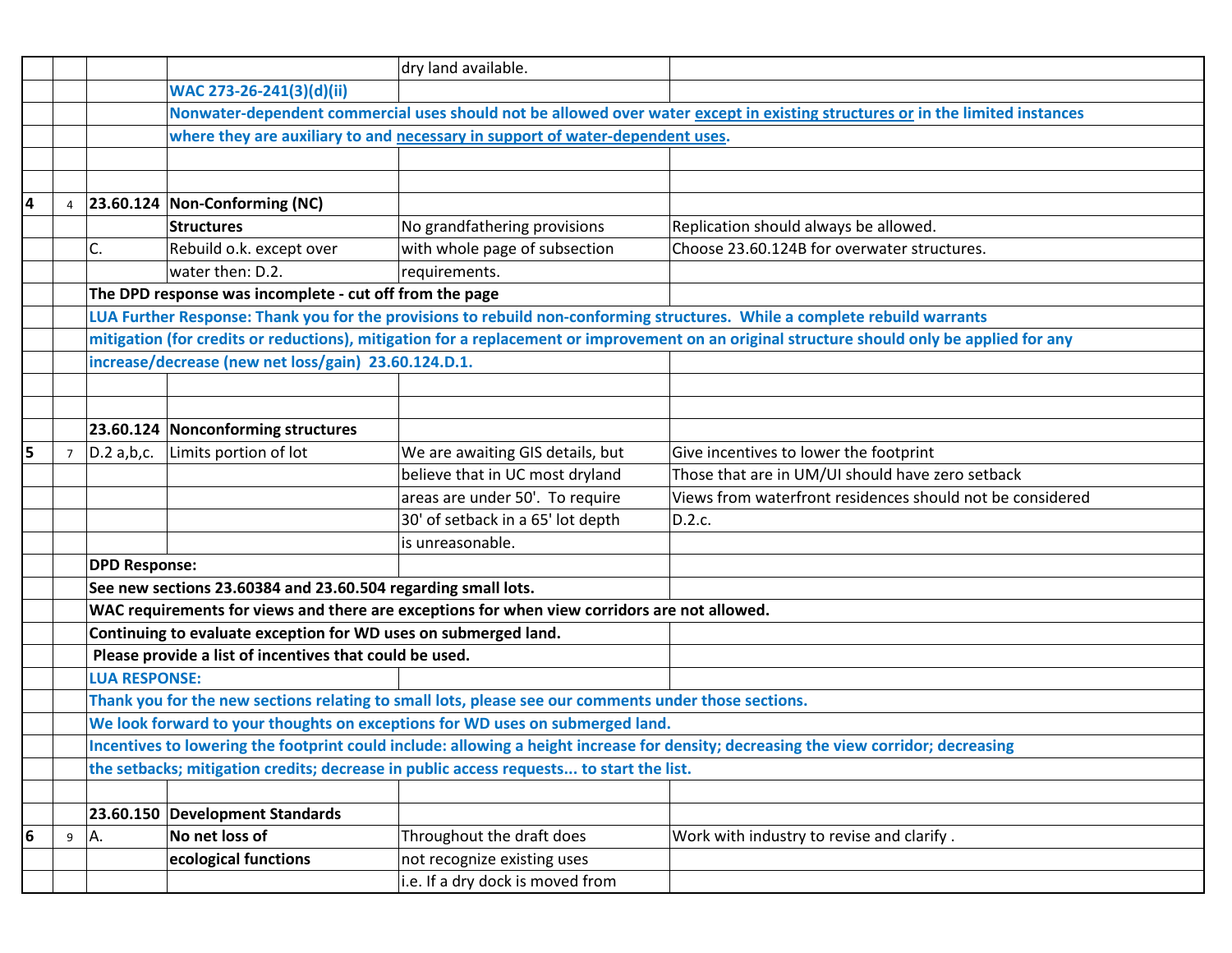|                |         |           |                                                      | one location to another, there                                                                                                       |                                                                                                                                          |
|----------------|---------|-----------|------------------------------------------------------|--------------------------------------------------------------------------------------------------------------------------------------|------------------------------------------------------------------------------------------------------------------------------------------|
|                |         |           |                                                      | is no net loss of functions, but                                                                                                     |                                                                                                                                          |
|                |         |           |                                                      | the code operates as if there is.                                                                                                    |                                                                                                                                          |
|                |         |           |                                                      |                                                                                                                                      | DPD Response: Mitigation in the existing code and in the proposed code is the same and is assessed by comparing pre-project conditions   |
|                |         |           | with post-project conditions.                        |                                                                                                                                      |                                                                                                                                          |
|                |         |           |                                                      |                                                                                                                                      | LUA RESPONSE: Suggest using the term "no new net loss" throughout the Code as well as "new adverse impacts" for clarification.           |
|                |         |           |                                                      | Clarification is still needed that existing structures that are not designed or constructed to achieve no net loss                   |                                                                                                                                          |
|                |         |           |                                                      | are not considered nonconforming structures for the purposes of 23.60.124.                                                           |                                                                                                                                          |
|                |         |           |                                                      |                                                                                                                                      |                                                                                                                                          |
|                |         |           |                                                      |                                                                                                                                      |                                                                                                                                          |
| $\overline{7}$ |         | 23.60.150 |                                                      |                                                                                                                                      |                                                                                                                                          |
|                |         | К.        | Pilings treated with                                 | Language does not recognize                                                                                                          | Work with the industry and property owners to                                                                                            |
|                |         |           | creosote shall not be                                | situations where it is                                                                                                               | revise the language.                                                                                                                     |
|                |         |           | repaired to extend the                               | physically impossible tp                                                                                                             |                                                                                                                                          |
|                |         |           | life of the piling                                   | replace the piling nor the                                                                                                           |                                                                                                                                          |
|                |         |           |                                                      |                                                                                                                                      | DPD RESPONSE: Section revised to allow sleaving of creosote piles when piles are under a building and provide incentives to              |
|                |         |           | remove these creosote piles during pier replacement. |                                                                                                                                      |                                                                                                                                          |
|                |         |           |                                                      | LUA RESPONSE: We need for clarification on the definition of sleeving: does this mean cutting off that portion of the exposed piling |                                                                                                                                          |
|                |         |           |                                                      |                                                                                                                                      | that is damaged, putting on a sleeve frame and filling it with cement to "cap" it or does it mean sleeving the entire pile?              |
|                |         |           |                                                      |                                                                                                                                      |                                                                                                                                          |
|                |         |           |                                                      |                                                                                                                                      |                                                                                                                                          |
| 8              | 13      | IN.       | Facilities, equipment and                            | Businesses can have boom & oil                                                                                                       | Work with the industry and property owners to                                                                                            |
|                |         |           | established procedures                               | spill pads available, but it is                                                                                                      | revise the language.                                                                                                                     |
|                |         |           | for the containment,                                 | unclear how to mitigate.                                                                                                             |                                                                                                                                          |
|                |         |           | recovery and mitigation                              | This provision leaves no room                                                                                                        |                                                                                                                                          |
|                |         |           | of spilled petroleum                                 | for use of third party providers                                                                                                     |                                                                                                                                          |
|                |         |           | products shall be provided                           |                                                                                                                                      |                                                                                                                                          |
|                |         |           | at recreational marinas,                             |                                                                                                                                      |                                                                                                                                          |
|                |         |           | commercial moorage                                   |                                                                                                                                      |                                                                                                                                          |
|                |         |           |                                                      |                                                                                                                                      | DPD RESPONSE: Revised to allow third party however facilities should have the minimum equipment available even if a third party is used. |
|                |         |           |                                                      | LUA RESPONSE: We believe "N" is now "R" and do not find the changes mentioned for third parties.                                     |                                                                                                                                          |
|                |         |           |                                                      |                                                                                                                                      |                                                                                                                                          |
|                |         |           |                                                      |                                                                                                                                      |                                                                                                                                          |
| 9              | $15$ T. |           | Discharge of water                                   | Systems on board vessels can                                                                                                         | Amend language                                                                                                                           |
|                |         |           | including heating or                                 | include heat pumps                                                                                                                   | Amend language to exclude all vessels.                                                                                                   |
|                |         |           | cooling systems shall not                            |                                                                                                                                      |                                                                                                                                          |
|                |         |           | discharge water that is                              |                                                                                                                                      |                                                                                                                                          |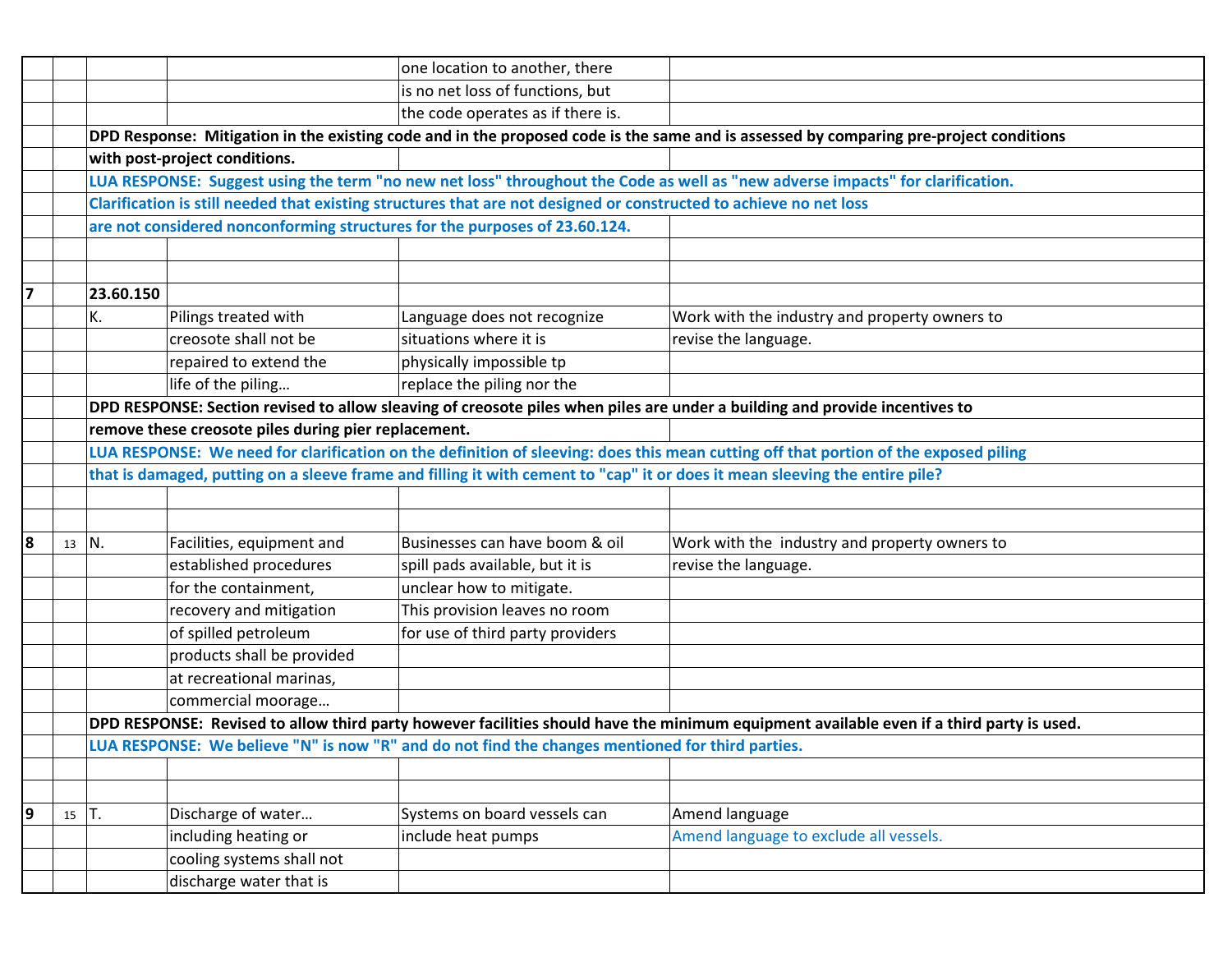|    |                        | warmer than the ambient                |                                                                                                                      |                                                                                                                                       |
|----|------------------------|----------------------------------------|----------------------------------------------------------------------------------------------------------------------|---------------------------------------------------------------------------------------------------------------------------------------|
|    |                        | freshwater temperature                 |                                                                                                                      |                                                                                                                                       |
|    |                        | DPD RESPONSE: 23.60.152.T was deleted. |                                                                                                                      |                                                                                                                                       |
|    |                        |                                        |                                                                                                                      | LUA RESPONSE: 23.60.172, Table A #9 lists heat exchangers, in-water/aquatic, allowed as a CU in the specified zone if located outside |
|    | LW, LU & SC            |                                        |                                                                                                                      |                                                                                                                                       |
|    |                        |                                        |                                                                                                                      |                                                                                                                                       |
|    |                        |                                        |                                                                                                                      |                                                                                                                                       |
| 10 |                        | 16 23.60.158 Standards for mitigation  | It is unclear when mitigation                                                                                        | Work with the industry and property owners to                                                                                         |
|    |                        | sequencing.                            | would be required and how it                                                                                         | clarify and revise the language.                                                                                                      |
|    |                        |                                        | differs from current SEPA                                                                                            |                                                                                                                                       |
|    |                        |                                        | requirements.                                                                                                        |                                                                                                                                       |
|    |                        |                                        |                                                                                                                      | DPD RESPONSE: Per 23.60.158.A. "For the purpose of this Chapter 23.60, mitigation is the action taken to prevent, minimize            |
|    |                        |                                        | or replace the loss of ecological functions resulting from new development, shoreline modifications or uses,"        |                                                                                                                                       |
|    |                        |                                        |                                                                                                                      | "regarding SEPA, SEPA conditioning authority generally does not apply when a regulation addresses the impact. Legally,                |
|    |                        |                                        | the City cannot condition a project beyond the impact it creates, regardless of whether more than one regulatory     |                                                                                                                                       |
|    |                        |                                        | scheme provides conditioning authority. Section 158 states that is the extent of the mitigation authorized. The City |                                                                                                                                       |
|    |                        |                                        | customarily relies on (cites) all of its conditioning authority when conditioning a project.                         |                                                                                                                                       |
|    |                        |                                        | LUA RESPONSE: Thank you for the clarification. We have further questions regarding mitigation:                       |                                                                                                                                       |
| 10 | new $\vert$ A.1. a, c. | "Substantially improving,              | Assuming no trespass situations,                                                                                     | On the one hand (23.60.124) we are being told that non conforming                                                                     |
|    |                        | replacing or rebuilding                | we have all built under cover                                                                                        | uses or structures are disfavored in the law and we should not be                                                                     |
|    |                        | non-conforming uses                    | of permits for the codes at the                                                                                      | able to rebuild. On the other, we are being asked to pay                                                                              |
|    |                        | or structures.                         | time. It is extremely unsettling                                                                                     | substantial amounts of money to mitigate against past net losses.                                                                     |
|    |                        |                                        | to be classified as nonconforming                                                                                    | The Code should be clear that mitigation is for new net loss                                                                          |
|    |                        |                                        | given the serious monetary                                                                                           | situations as it does in line b.                                                                                                      |
|    |                        |                                        | consequences of mitigation.                                                                                          | Refer to WAC 173-27-080 for the ability to rebuild.                                                                                   |
|    |                        |                                        |                                                                                                                      |                                                                                                                                       |
|    |                        |                                        |                                                                                                                      |                                                                                                                                       |
|    |                        | 23.60.162 Standards for parking and    |                                                                                                                      |                                                                                                                                       |
|    |                        | loading zone requirements              |                                                                                                                      |                                                                                                                                       |
| 11 | $new$ $C.3$            | Existing over water parking            | In a built environment such as the                                                                                   | Please delete the provision.                                                                                                          |
|    |                        | may be relocated over water            | LWSC, reducing parking by 20% for                                                                                    | A greater business incentive would be to increase parking by 20% if                                                                   |
|    |                        | if the relocation results in           | a business is a hardship and                                                                                         | it provided greater ecological protection by relocating on site.                                                                      |
|    |                        | 20% reduction in parking               | unnecessary because of on-site                                                                                       | Please see WAC 173-26-241(3)(k) Standards: Transportation and                                                                         |
|    |                        | area orgreater protection              | movement.                                                                                                            | Parking  Parking facilities in shorelines are not a preferred use                                                                     |
|    |                        |                                        |                                                                                                                      | and shall be allowed only as necessary to support an                                                                                  |
|    |                        |                                        |                                                                                                                      | authorized use                                                                                                                        |
|    |                        |                                        |                                                                                                                      |                                                                                                                                       |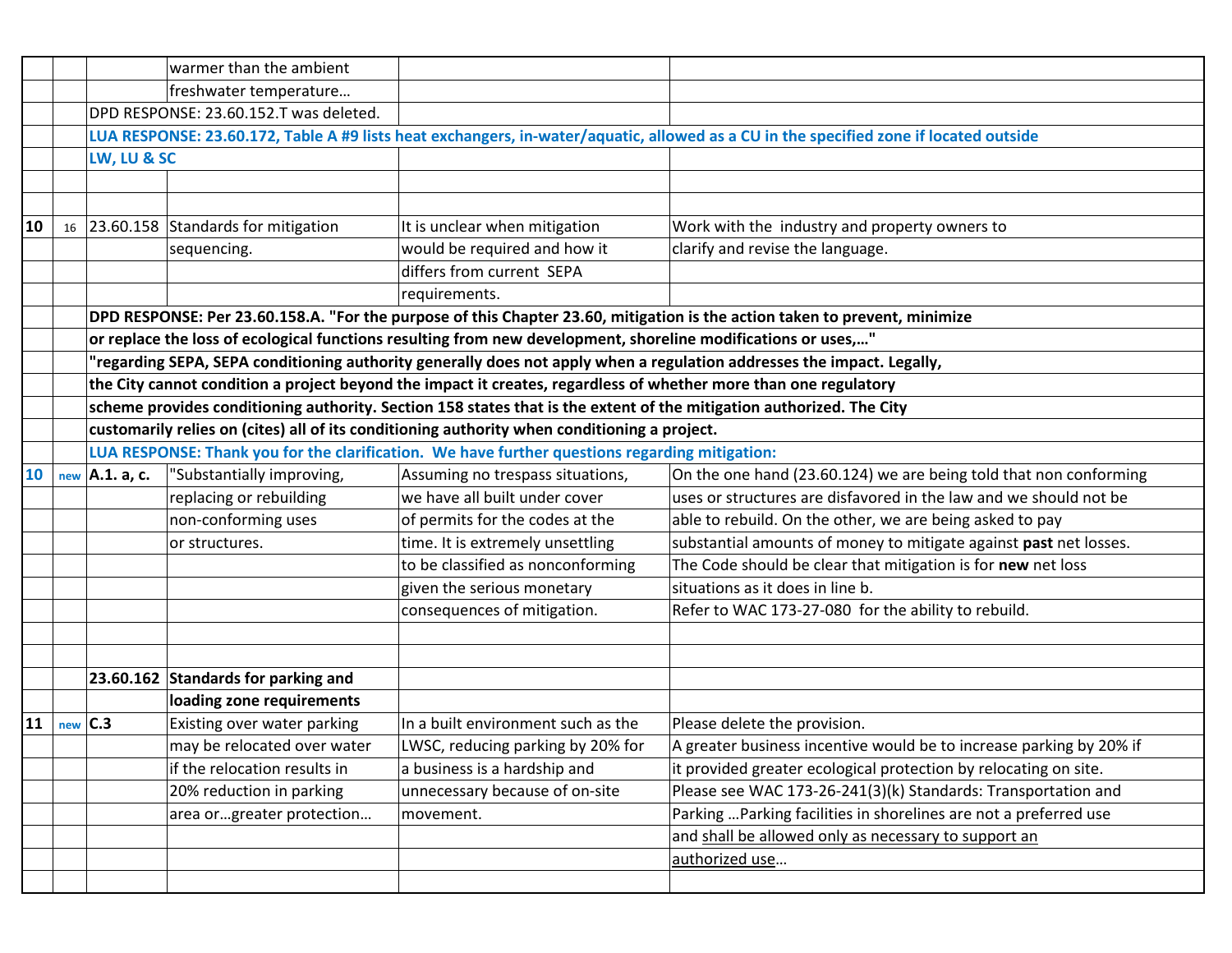| 12                                                                                                                                      |    |                                                                                                                     | 18 23.60.164 Public Access                                        | Requiring public access on                                                                                       | Work with property owners and land use attorneys to assure                                                                                    |  |  |  |
|-----------------------------------------------------------------------------------------------------------------------------------------|----|---------------------------------------------------------------------------------------------------------------------|-------------------------------------------------------------------|------------------------------------------------------------------------------------------------------------------|-----------------------------------------------------------------------------------------------------------------------------------------------|--|--|--|
|                                                                                                                                         |    |                                                                                                                     |                                                                   | private property may destroy                                                                                     | that the SMA Guidelines are being correctly interpreted.                                                                                      |  |  |  |
|                                                                                                                                         |    |                                                                                                                     |                                                                   | a fundamental attribute of                                                                                       | Work with property owners and land use attorneys to assure                                                                                    |  |  |  |
|                                                                                                                                         |    |                                                                                                                     |                                                                   | property ownership in                                                                                            | that the requirement to grant an easement is not a taking.                                                                                    |  |  |  |
|                                                                                                                                         |    |                                                                                                                     |                                                                   | the ability to exclude others.                                                                                   | It is suggested that the granting of public access have incentives                                                                            |  |  |  |
|                                                                                                                                         |    |                                                                                                                     |                                                                   |                                                                                                                  | rather than requirements attached to it.                                                                                                      |  |  |  |
|                                                                                                                                         |    |                                                                                                                     |                                                                   | Please note that we commented on the Public Access issue under each zone in Draft 1.                             |                                                                                                                                               |  |  |  |
|                                                                                                                                         |    |                                                                                                                     |                                                                   | For brevity's sake, we will eliminate those and respond only in this section as it applies to all zones.         |                                                                                                                                               |  |  |  |
|                                                                                                                                         |    |                                                                                                                     |                                                                   |                                                                                                                  | DPD RESPONSE: The SMA identifies many important interests in using the shoreline, including using waterfront lots for water dependent uses    |  |  |  |
|                                                                                                                                         |    |                                                                                                                     | and providing public access to the shoreline RCW 90.58.020        |                                                                                                                  |                                                                                                                                               |  |  |  |
|                                                                                                                                         |    |                                                                                                                     |                                                                   |                                                                                                                  | When the use on a waterfront lot is not the preferred water-dependent use, the public access purpose is implemented. This policy is set out   |  |  |  |
|                                                                                                                                         |    |                                                                                                                     | in the WAC which the City is required to follow. WAC 98.58.100(1) |                                                                                                                  |                                                                                                                                               |  |  |  |
|                                                                                                                                         |    |                                                                                                                     |                                                                   |                                                                                                                  | The public access requirements in the SMA and WAC are based on the Public Trust doctrine, which inherently applies to all property, including |  |  |  |
|                                                                                                                                         |    |                                                                                                                     |                                                                   |                                                                                                                  | shoreline property. Thus, it is not a taking to prohibit property from being used in a manner that creates a nuisance, and it is not a taking |  |  |  |
| to require property to be used consistent with the Public Trust doctrine; i.e., property that is being used for uses that are not water |    |                                                                                                                     |                                                                   |                                                                                                                  |                                                                                                                                               |  |  |  |
|                                                                                                                                         |    |                                                                                                                     |                                                                   | dependent and even uses in the water should achieve another Public Trust/SMA purpose of providing public access. |                                                                                                                                               |  |  |  |
|                                                                                                                                         |    | <b>LUA RESPONSE:</b>                                                                                                |                                                                   |                                                                                                                  |                                                                                                                                               |  |  |  |
|                                                                                                                                         |    |                                                                                                                     |                                                                   |                                                                                                                  | At the end of this matrix, we have listed all the RCW's and WAC's that we found to be applicable to Public Access as well as our take on the  |  |  |  |
|                                                                                                                                         |    |                                                                                                                     | <b>Public Trust Doctrine for a reference point.</b>               |                                                                                                                  |                                                                                                                                               |  |  |  |
|                                                                                                                                         |    | In everything that we read, the only WAC that spoke to public access on private property was WAC 173-26-221(4)(iii) |                                                                   |                                                                                                                  |                                                                                                                                               |  |  |  |
|                                                                                                                                         |    |                                                                                                                     |                                                                   | Therefore, we would suggest that the word "new" be added to "marinas" in reference to Public Access requirements |                                                                                                                                               |  |  |  |
|                                                                                                                                         |    | [as in "new marinas, except as exempted" where found in the SMP.                                                    |                                                                   |                                                                                                                  |                                                                                                                                               |  |  |  |
|                                                                                                                                         |    |                                                                                                                     |                                                                   |                                                                                                                  | Further we believe that having a minimum public access requirement that calls for specific dimensions and easements has been                  |  |  |  |
|                                                                                                                                         |    |                                                                                                                     |                                                                   |                                                                                                                  | and will continue to be a detriment to the end goal. We would suggest having a list of possible public access components                      |  |  |  |
|                                                                                                                                         |    |                                                                                                                     |                                                                   | including view point and informational signage about the property. At minimum the easement requirement should be |                                                                                                                                               |  |  |  |
|                                                                                                                                         |    | eliminated.                                                                                                         |                                                                   |                                                                                                                  |                                                                                                                                               |  |  |  |
|                                                                                                                                         |    |                                                                                                                     |                                                                   |                                                                                                                  | Alternatively, WAC 173-26-221(4)(d)(ii) allows for "a more effective public access system that can be achieved through alternate means,       |  |  |  |
|                                                                                                                                         |    |                                                                                                                     |                                                                   |                                                                                                                  | requirements, such as focusing public access at the most desirable locations, in lieu of uniform site-by-site public access requirements."    |  |  |  |
|                                                                                                                                         |    |                                                                                                                     |                                                                   |                                                                                                                  | Perhaps DPD should be looking at ways to substantially improve what we already have in place on public property, rather than placing          |  |  |  |
|                                                                                                                                         |    |                                                                                                                     | the burden on private property in a piece-meal fashion.           |                                                                                                                  |                                                                                                                                               |  |  |  |
|                                                                                                                                         |    |                                                                                                                     |                                                                   | Again, we would like to thank DPD for working with property owners with recognition of hardships on small lots.  |                                                                                                                                               |  |  |  |
|                                                                                                                                         |    |                                                                                                                     |                                                                   |                                                                                                                  |                                                                                                                                               |  |  |  |
|                                                                                                                                         |    |                                                                                                                     |                                                                   |                                                                                                                  |                                                                                                                                               |  |  |  |
| 13                                                                                                                                      | 19 | $\vert$ A.2                                                                                                         | The minimum regulated                                             | In many areas of the waterfront,                                                                                 |                                                                                                                                               |  |  |  |
|                                                                                                                                         |    |                                                                                                                     | public access shall consist                                       | there are no physical means                                                                                      | Work with property owners to revise the language.                                                                                             |  |  |  |
|                                                                                                                                         |    |                                                                                                                     | of an improved walkway at                                         | of meeting these requirements.                                                                                   |                                                                                                                                               |  |  |  |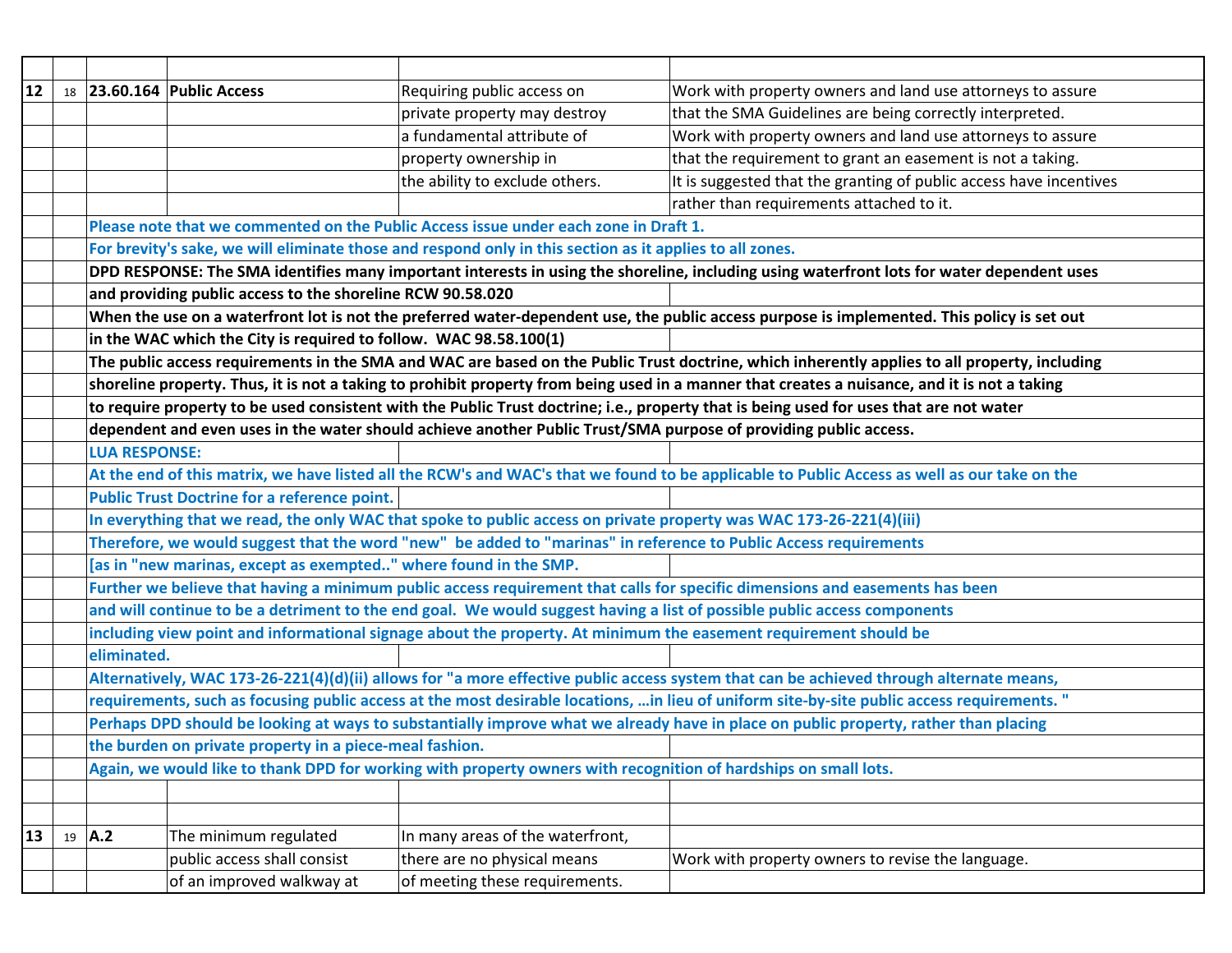|    |                                                                                                                                         |                                                                                                    | lease 5' wide on an ease-                               |                                                                                                                           |                                                                                                                                          |  |  |  |  |
|----|-----------------------------------------------------------------------------------------------------------------------------------------|----------------------------------------------------------------------------------------------------|---------------------------------------------------------|---------------------------------------------------------------------------------------------------------------------------|------------------------------------------------------------------------------------------------------------------------------------------|--|--|--|--|
|    |                                                                                                                                         |                                                                                                    | ment 10' wide, leading from                             | Also, there is no provision that                                                                                          |                                                                                                                                          |  |  |  |  |
|    |                                                                                                                                         |                                                                                                    | the streetdirectly to a                                 | additional public access will not                                                                                         |                                                                                                                                          |  |  |  |  |
|    |                                                                                                                                         |                                                                                                    | a waterfront use area or to                             | be required each time a permit                                                                                            |                                                                                                                                          |  |  |  |  |
|    |                                                                                                                                         |                                                                                                    | an area on the property                                 | is requested.                                                                                                             |                                                                                                                                          |  |  |  |  |
|    | DPD RESPONSE: The provisions of the Code allow alternatives to accommodate site restrictions, safety, use conflicts, etc.               |                                                                                                    |                                                         |                                                                                                                           |                                                                                                                                          |  |  |  |  |
|    |                                                                                                                                         | and once the public access requirement for a site has been met more public access is not required. |                                                         |                                                                                                                           |                                                                                                                                          |  |  |  |  |
|    | Additionally, exceptions added so that recreational marinas with 35 -ft. or less of dry land are not required to provide public access. |                                                                                                    |                                                         |                                                                                                                           |                                                                                                                                          |  |  |  |  |
|    |                                                                                                                                         |                                                                                                    |                                                         |                                                                                                                           | LUA RESPONSE: We would respectfully ask that the above underlined.sentence be included in the Code for clarification.                    |  |  |  |  |
|    |                                                                                                                                         |                                                                                                    |                                                         |                                                                                                                           | The requirement for giving an easement for public access is an undue hardship and the word easement should be deleted.                   |  |  |  |  |
|    |                                                                                                                                         |                                                                                                    |                                                         | We genuinely appreciate the accommodations made for those properties with little dry land.                                |                                                                                                                                          |  |  |  |  |
|    |                                                                                                                                         |                                                                                                    |                                                         |                                                                                                                           |                                                                                                                                          |  |  |  |  |
|    |                                                                                                                                         |                                                                                                    |                                                         |                                                                                                                           |                                                                                                                                          |  |  |  |  |
| 14 | 21                                                                                                                                      |                                                                                                    | 23.60.182 Standards for Dredging                        |                                                                                                                           |                                                                                                                                          |  |  |  |  |
|    |                                                                                                                                         | C.                                                                                                 | Dredgingis necessary for                                | Existing navigational uses may                                                                                            | Delete the word "existing".                                                                                                              |  |  |  |  |
|    |                                                                                                                                         |                                                                                                    | assuring safe and efficient                             | be restricted because of the                                                                                              |                                                                                                                                          |  |  |  |  |
|    |                                                                                                                                         |                                                                                                    | accommodation of existing                               | depth of the water.                                                                                                       |                                                                                                                                          |  |  |  |  |
|    |                                                                                                                                         |                                                                                                    | navigational uses.                                      |                                                                                                                           |                                                                                                                                          |  |  |  |  |
|    | DPD RESPONSE: This is a WAC requirement and the majority of what shorelines/water bodies in Seattle are an existing navigational use.   |                                                                                                    |                                                         |                                                                                                                           |                                                                                                                                          |  |  |  |  |
|    |                                                                                                                                         |                                                                                                    |                                                         | LUA RESPONSE: It is not the water bodies that currently exist that is the source of concern. It is the ability to look to |                                                                                                                                          |  |  |  |  |
|    |                                                                                                                                         |                                                                                                    |                                                         | the future and and be able to dredge for uses that do not now exist or do not presently exist at that site.               |                                                                                                                                          |  |  |  |  |
|    |                                                                                                                                         |                                                                                                    |                                                         |                                                                                                                           | Also missing is the ability to dredge for maintenance reasons. Further, if there is no net loss, dredging should be allowed.             |  |  |  |  |
|    |                                                                                                                                         |                                                                                                    |                                                         |                                                                                                                           | We also defer to and agree with the Port of Seattle's position on this section as it is a provision not used often by our members so far |  |  |  |  |
|    |                                                                                                                                         | and the Port has far more experience with it.                                                      |                                                         |                                                                                                                           |                                                                                                                                          |  |  |  |  |
|    |                                                                                                                                         |                                                                                                    |                                                         |                                                                                                                           |                                                                                                                                          |  |  |  |  |
|    |                                                                                                                                         |                                                                                                    |                                                         |                                                                                                                           |                                                                                                                                          |  |  |  |  |
|    |                                                                                                                                         |                                                                                                    | <b>MARINA STANDARDS - COMMERCIAL &amp; RECREATIONAL</b> |                                                                                                                           |                                                                                                                                          |  |  |  |  |
|    | 24                                                                                                                                      | 23.60.200                                                                                          |                                                         |                                                                                                                           |                                                                                                                                          |  |  |  |  |
| 15 | 33                                                                                                                                      | B.7.                                                                                               | All buildings and open                                  | Unclear purpose for WD use.                                                                                               | Delete language                                                                                                                          |  |  |  |  |
|    |                                                                                                                                         |                                                                                                    | areas used for boat and/or                              | Too broad a statement.                                                                                                    |                                                                                                                                          |  |  |  |  |
|    |                                                                                                                                         |                                                                                                    | trailer storage are                                     | May not be achievable in many                                                                                             |                                                                                                                                          |  |  |  |  |
|    |                                                                                                                                         |                                                                                                    | required to be screened                                 | areas.                                                                                                                    |                                                                                                                                          |  |  |  |  |
|    |                                                                                                                                         |                                                                                                    | with natural existing                                   |                                                                                                                           |                                                                                                                                          |  |  |  |  |
|    |                                                                                                                                         |                                                                                                    | vegetated buffers or                                    |                                                                                                                           |                                                                                                                                          |  |  |  |  |
|    |                                                                                                                                         |                                                                                                    | planted landscaped areas.                               |                                                                                                                           |                                                                                                                                          |  |  |  |  |
|    |                                                                                                                                         |                                                                                                    | DPD RESPONSE: DPD continues to evaluate this standard.  |                                                                                                                           |                                                                                                                                          |  |  |  |  |
|    |                                                                                                                                         |                                                                                                    |                                                         |                                                                                                                           | LUA RESPONSE: We look forward to hearing your thoughts. Also, questions have been asked (1) if the buffer is meant to screen             |  |  |  |  |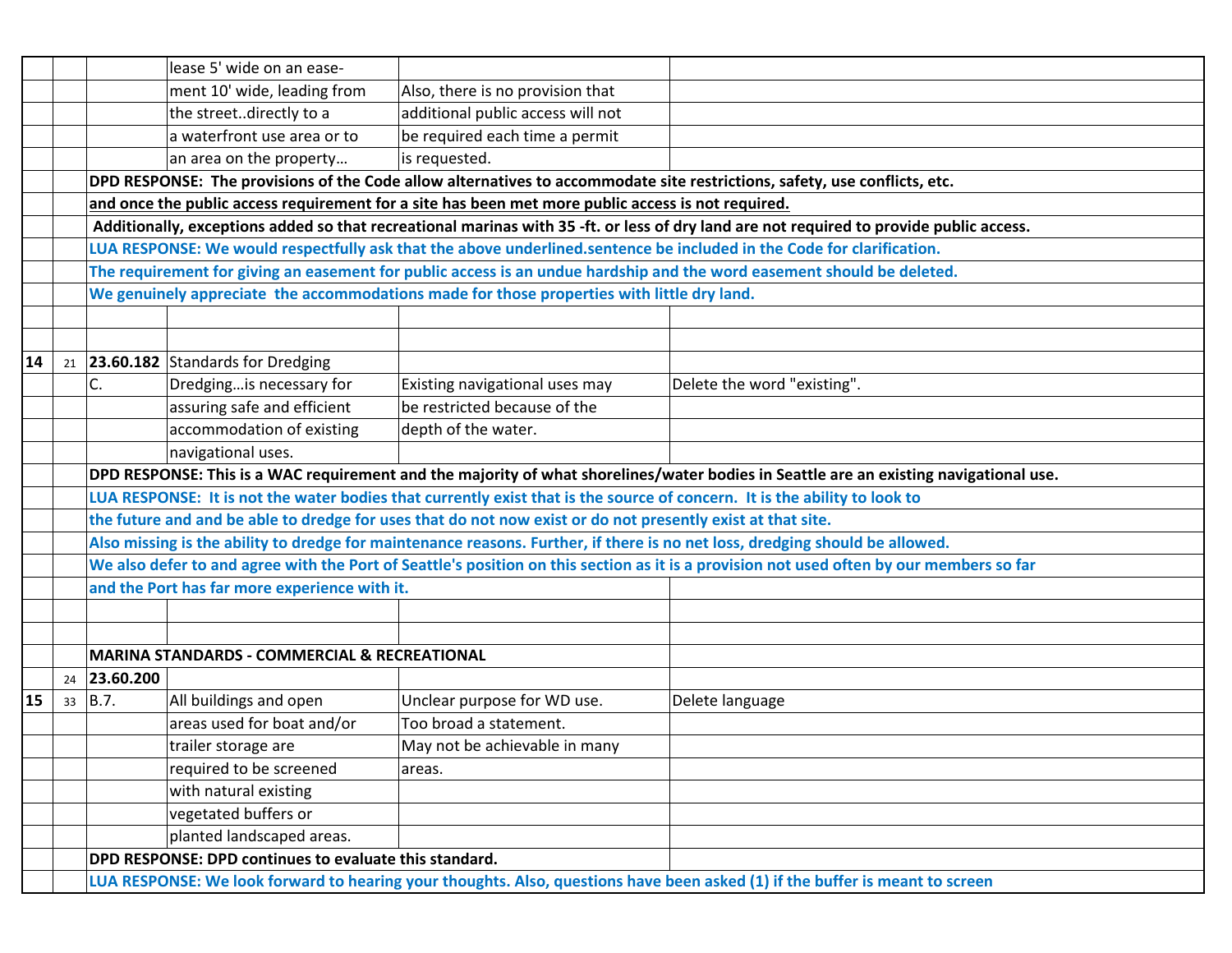|    |     |          |                                                                           |                                                                                                                        | views from the water side into the storage or from the land side into the storage?, and (2) how are security issues to be handled?        |  |  |  |
|----|-----|----------|---------------------------------------------------------------------------|------------------------------------------------------------------------------------------------------------------------|-------------------------------------------------------------------------------------------------------------------------------------------|--|--|--|
|    |     |          |                                                                           |                                                                                                                        |                                                                                                                                           |  |  |  |
|    |     |          |                                                                           |                                                                                                                        |                                                                                                                                           |  |  |  |
| 16 | 39  | C.2.     | <b>Transient Moorage</b>                                                  | Eliminates WD moorage                                                                                                  | C.2. In public marinas; Restaurant should pay for any transient space.                                                                    |  |  |  |
|    |     | C.2.a.2. | required at 40 If for each                                                | income all year long                                                                                                   | C.2. Eliminate "or other use not WDWR operates during eve/                                                                                |  |  |  |
|    |     |          | 1,000 If of moorage space                                                 |                                                                                                                        | weekend.                                                                                                                                  |  |  |  |
|    |     |          |                                                                           |                                                                                                                        | DPD RESPONSE: The intent of this provision is to accommodate transient moorage and this is good policy goal to help water dependent users |  |  |  |
|    |     |          | of the City's shorelines. And the provision is only for larger marinas.   |                                                                                                                        |                                                                                                                                           |  |  |  |
|    |     | E.2.a.   |                                                                           |                                                                                                                        | LUA RESPONSE: Respectfully, if the words "if one or more of the following conditions apply:" were to be eliminated; then the word         |  |  |  |
|    |     |          | 'and" added to the end of 2.a.1, then we would be in agreement.           |                                                                                                                        |                                                                                                                                           |  |  |  |
|    |     |          |                                                                           |                                                                                                                        |                                                                                                                                           |  |  |  |
|    |     |          |                                                                           |                                                                                                                        |                                                                                                                                           |  |  |  |
|    |     | E.       | <b>Additional Standards for</b>                                           |                                                                                                                        |                                                                                                                                           |  |  |  |
|    |     |          | live-aboards                                                              |                                                                                                                        |                                                                                                                                           |  |  |  |
|    |     |          | 23.60.200(G): Good placement and easily found in the Code.                |                                                                                                                        |                                                                                                                                           |  |  |  |
|    |     |          | 23.60.204: House barges - separate issue                                  |                                                                                                                        |                                                                                                                                           |  |  |  |
| 17 | new |          |                                                                           | 23.60.214: Please explain "if the vessel is moored at a marina for the particular type of vessel, "; as it is          |                                                                                                                                           |  |  |  |
|    |     |          |                                                                           | not clear if marinas are being asked not to moor certain types of vessels or if this is a use inside the vessel issue. |                                                                                                                                           |  |  |  |
|    |     |          |                                                                           |                                                                                                                        |                                                                                                                                           |  |  |  |
|    |     |          |                                                                           |                                                                                                                        |                                                                                                                                           |  |  |  |
|    |     |          | $23.60.204$ Standards for                                                 |                                                                                                                        |                                                                                                                                           |  |  |  |
|    |     |          | house barges                                                              |                                                                                                                        |                                                                                                                                           |  |  |  |
|    |     |          |                                                                           |                                                                                                                        |                                                                                                                                           |  |  |  |
| 18 | 49  | A.       | New house barges are                                                      | The definition of house barges                                                                                         | Work with the industry and property owners to                                                                                             |  |  |  |
|    |     |          | prohibited.                                                               | would include all vessels.                                                                                             | clarify and revise the language.                                                                                                          |  |  |  |
|    |     |          |                                                                           | It is also unclear why a vessel                                                                                        |                                                                                                                                           |  |  |  |
|    |     |          |                                                                           | would be prohibited.                                                                                                   |                                                                                                                                           |  |  |  |
|    |     |          |                                                                           |                                                                                                                        | DPD RESPONSE: The definition of house barge will not include all vessels. This is a use issue and if a vessel is designed primarily as a  |  |  |  |
|    |     |          |                                                                           |                                                                                                                        | place of residences with only the secondary ability to navigate then this use is just like a floating home and is required to be          |  |  |  |
|    |     |          | prohibited by the WAC 173-26-241(3)(j).                                   |                                                                                                                        |                                                                                                                                           |  |  |  |
|    |     |          |                                                                           |                                                                                                                        | LUA RESPONSE: WAC 173.26.241(3)(j) Standards: Residential development. New over-water residences, including floating homes                |  |  |  |
|    |     |          |                                                                           |                                                                                                                        | are not a preferred use and should be prohibited. It is recognized that certain existing communities of floating and/or over-water homes  |  |  |  |
|    |     |          |                                                                           |                                                                                                                        | exist and should be reasonably accommodated to allow improvements associated with life safety matters and property rights                 |  |  |  |
|    |     |          |                                                                           |                                                                                                                        | to be addressed provided that any expansion of existing communities is the minimum necessary to assure consistency with                   |  |  |  |
|    |     |          | constitutional and other legal limitations that protect private property. |                                                                                                                        |                                                                                                                                           |  |  |  |
|    |     |          |                                                                           |                                                                                                                        | With the above WAC in mind, we would suggest a clause for no new house barges upon the date of passage of this SMP by City Council.       |  |  |  |
|    |     |          |                                                                           |                                                                                                                        |                                                                                                                                           |  |  |  |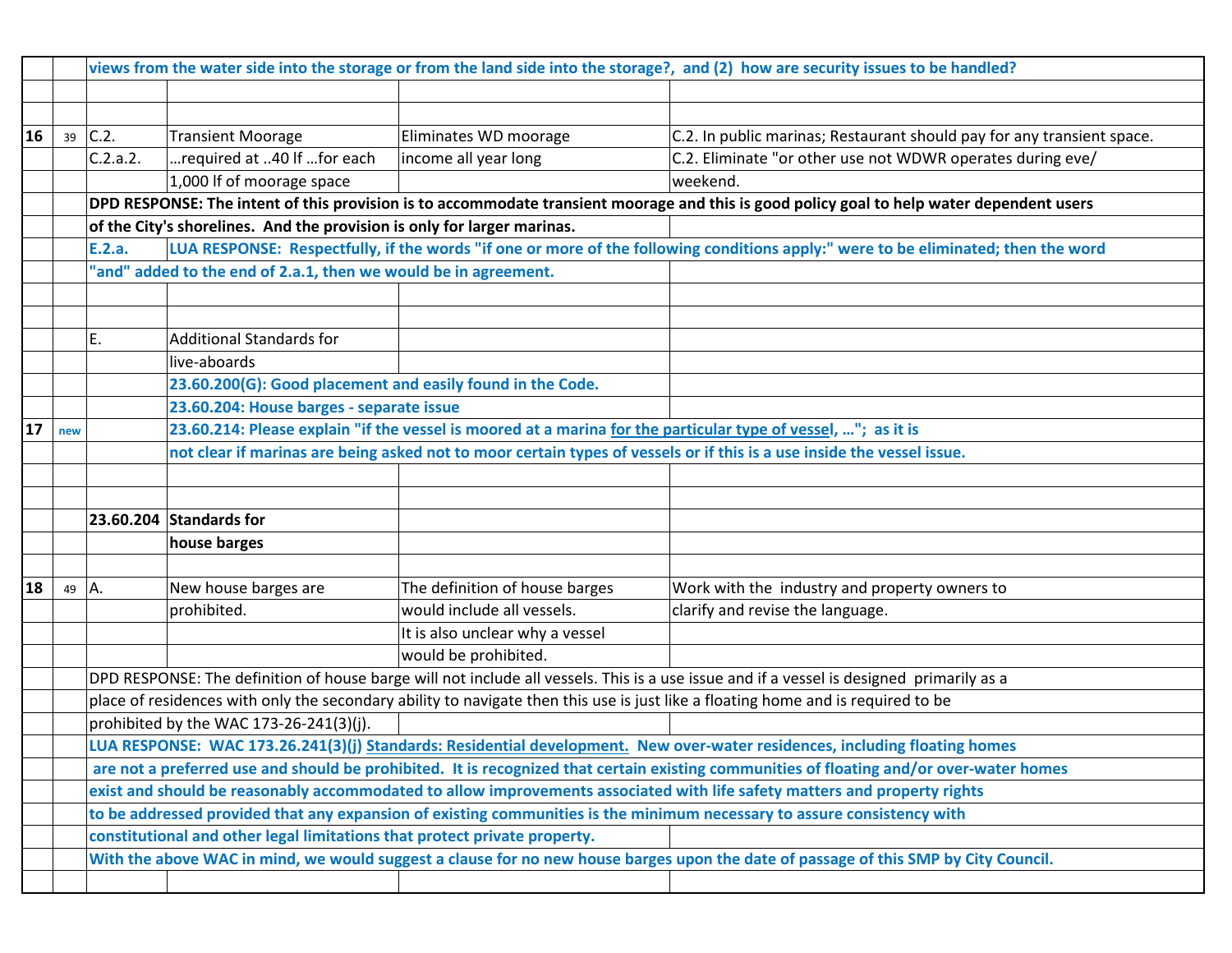| 19 | $51$ D |                       | <b>Overboard Discharge</b>      | Prohibited                  | Amend language to black water discharges.                                                                                                  |
|----|--------|-----------------------|---------------------------------|-----------------------------|--------------------------------------------------------------------------------------------------------------------------------------------|
|    |        | now E                 |                                 |                             | would require marina to add sewer connections.                                                                                             |
|    |        |                       |                                 |                             | DPD RESPONSE: A sewage line would work but the requirement can be met by having a holding tank and having the holding tank pumped out.     |
|    |        |                       |                                 |                             | LUA RESPONSE: Respectfully, consider phasing in grey water discharge restrictions to allow either sewer lines to be placed or the pump-out |
|    |        |                       |                                 |                             | vessels to obtain new equipment for the additional holding capacities necessary. Also some house barges might need time to add             |
|    |        | sufficient tank size. |                                 |                             |                                                                                                                                            |
|    |        |                       |                                 |                             |                                                                                                                                            |
|    |        |                       |                                 |                             |                                                                                                                                            |
|    |        |                       | 23.60.310 Use in CW Environment |                             |                                                                                                                                            |
|    |        | А.                    | <b>Table for Section</b>        |                             |                                                                                                                                            |
| 20 | new    | C.12.b.               | Sale or rental of large boats   | See subsection 23.60.310.G  | Amend the language to allow the sale of large boats and                                                                                    |
|    |        | G.                    | Rental of large boats is        | Waterways in the LWSC are   | the rental of large boats done without a special use permit to                                                                             |
|    |        |                       | allowed as a special use        | reserved for commerce and   | meet one of the SMA goals.                                                                                                                 |
|    |        |                       | and the sale of large boats is  | navigation.                 |                                                                                                                                            |
|    |        |                       | prohibited.                     | Not allowing use hurts our  | Definitions state that a large boat is defined as larger than 16'                                                                          |
|    |        |                       |                                 | water dependent businesses. |                                                                                                                                            |
|    |        |                       |                                 |                             |                                                                                                                                            |
|    |        |                       |                                 |                             |                                                                                                                                            |
| 21 |        | C.12.d.               | Vessel repair, major            | See subsection 23.60.310.H  | Amend the language to allow major vessel repair to meet                                                                                    |
|    | new    |                       |                                 |                             |                                                                                                                                            |
|    |        | Η.                    | Major vessel repair is          | Waterways in the LWSC are   | one of the SMA goals.                                                                                                                      |
|    |        |                       | prohibited, except as SCU for   | reserved for commerce and   |                                                                                                                                            |
|    |        |                       | repair of historic ships        | navigation.                 |                                                                                                                                            |
|    |        |                       |                                 | Not allowing use hurts our  |                                                                                                                                            |
|    |        |                       |                                 | water dependent businesses. |                                                                                                                                            |
|    |        |                       |                                 |                             |                                                                                                                                            |
|    |        |                       |                                 |                             |                                                                                                                                            |
|    |        |                       | 23.60.382 URBAN COMMERCIAL (UC) |                             |                                                                                                                                            |
|    |        |                       |                                 |                             |                                                                                                                                            |
|    |        |                       |                                 |                             |                                                                                                                                            |
| 22 |        | $55$ B.1.             | Prohibited Uses are:            | Forbids most commercial     | Recognize and foster the already built commercial                                                                                          |
|    |        |                       | Eating/drinking establish-      | uses.                       | environment without penalties.                                                                                                             |
|    | now    | C.1                   | ments,                          |                             | Clarify to encourage business uses; work with landowners                                                                                   |
|    |        |                       | Entertainment uses,             |                             | create language fostering a 'mix of uses'.                                                                                                 |
|    |        |                       | Custom & craft work,            |                             |                                                                                                                                            |
|    |        |                       | Sales & service, general and    |                             |                                                                                                                                            |
|    |        |                       | <b>Offices</b>                  |                             |                                                                                                                                            |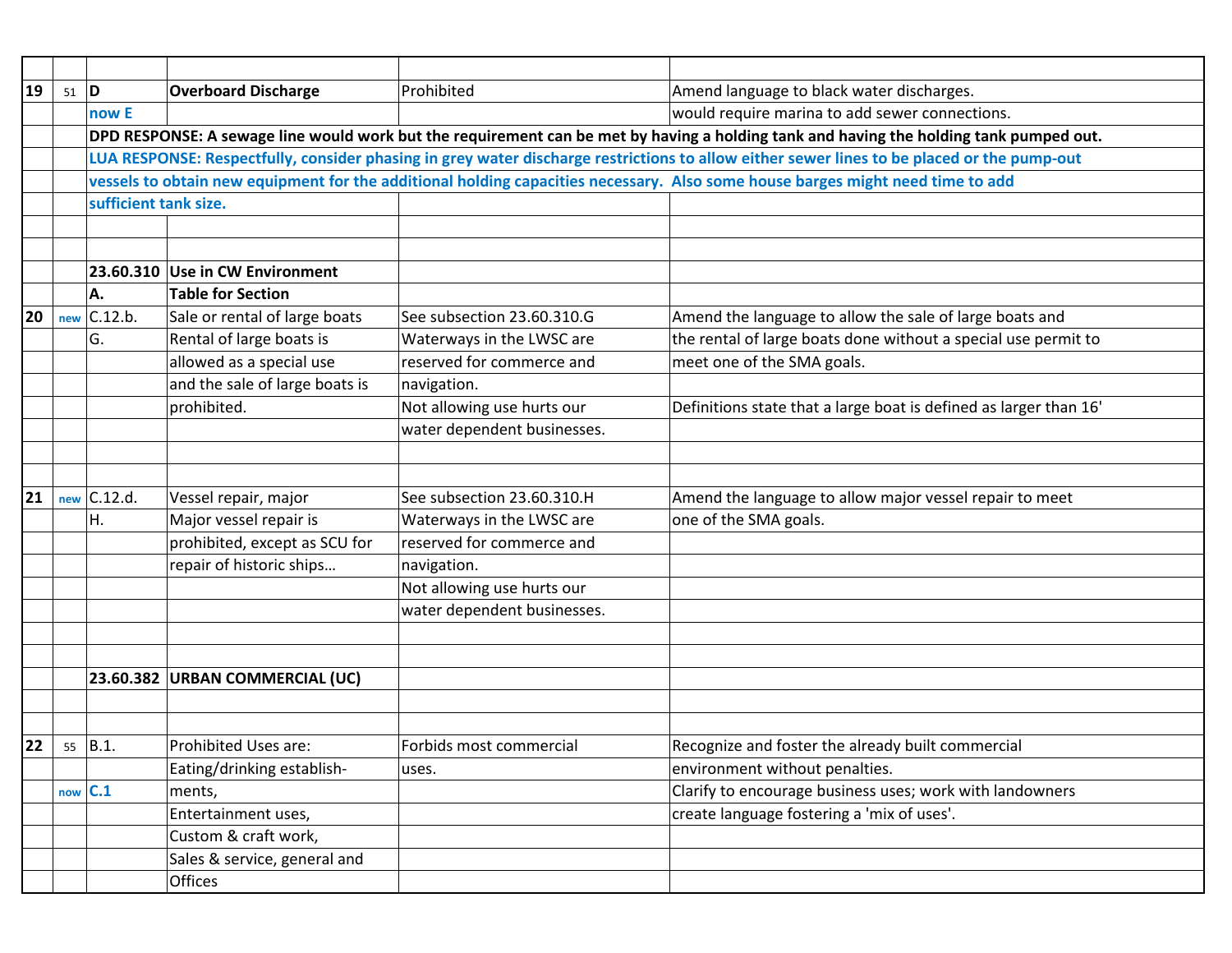|    |                                                                             | DPD RESPONSE: These uses are allowed when another SMP goal is provided see response to comment #54. |                             |                                                                                                    |                                                                                                                                                   |  |  |  |
|----|-----------------------------------------------------------------------------|-----------------------------------------------------------------------------------------------------|-----------------------------|----------------------------------------------------------------------------------------------------|---------------------------------------------------------------------------------------------------------------------------------------------------|--|--|--|
|    | LUA RESPONSE: We genuinely appreciate the flexibility shown in the changes. |                                                                                                     |                             |                                                                                                    |                                                                                                                                                   |  |  |  |
|    |                                                                             | Also we found some clerical errors: We think that C2.b - should cite 23.60.382.E [not D].           |                             |                                                                                                    |                                                                                                                                                   |  |  |  |
|    |                                                                             |                                                                                                     |                             |                                                                                                    |                                                                                                                                                   |  |  |  |
|    |                                                                             | C.4 and C.4.d refer to 23.60.382.B which no longer exists.                                          |                             |                                                                                                    |                                                                                                                                                   |  |  |  |
|    |                                                                             |                                                                                                     |                             |                                                                                                    |                                                                                                                                                   |  |  |  |
|    |                                                                             |                                                                                                     |                             |                                                                                                    |                                                                                                                                                   |  |  |  |
| 23 | 56                                                                          | B.2.                                                                                                | <b>Requirements to meet</b> | Most buildings in UC are built                                                                     | Revise the language so nonconforming structures are not                                                                                           |  |  |  |
|    | now                                                                         | C.2                                                                                                 | office use.                 | over the water with less than                                                                      | created.                                                                                                                                          |  |  |  |
|    |                                                                             |                                                                                                     |                             | 50' in lot depth - making                                                                          |                                                                                                                                                   |  |  |  |
|    |                                                                             |                                                                                                     |                             | them nonconforming structures.                                                                     |                                                                                                                                                   |  |  |  |
|    |                                                                             |                                                                                                     |                             | Most UC buildings require                                                                          | Recognize that offices above the lowest floor help keep an                                                                                        |  |  |  |
|    |                                                                             |                                                                                                     |                             | non WD/WR uses to fill an                                                                          | economy vibrant.                                                                                                                                  |  |  |  |
|    |                                                                             |                                                                                                     |                             | economic reality.                                                                                  |                                                                                                                                                   |  |  |  |
|    |                                                                             |                                                                                                     | Example:                    | It is unclear that an office for                                                                   | Revise the Table to allow more uses and recognize WD/WR                                                                                           |  |  |  |
|    |                                                                             |                                                                                                     |                             | a tugboat use would be allowed.                                                                    | office use for allowed businesses.                                                                                                                |  |  |  |
|    |                                                                             |                                                                                                     |                             |                                                                                                    |                                                                                                                                                   |  |  |  |
|    |                                                                             |                                                                                                     |                             |                                                                                                    | DPD RESPONSE: See updated use table that includes separate regulations for small lots overwater Sections 23.60.384 and 23.60.504                  |  |  |  |
|    |                                                                             |                                                                                                     |                             |                                                                                                    | LUA RESPONSE: First, we believe that Office Use was inadvertently left out of 23.60.384.A and B and our original comment                          |  |  |  |
|    |                                                                             |                                                                                                     |                             | specifically concerned office use in existing buildings that were built over the water.            |                                                                                                                                                   |  |  |  |
|    |                                                                             |                                                                                                     |                             |                                                                                                    | Second, in 23.60.090, it states that "An accessory use that is prohibited as a principal use in a particular shoreline environment can be allowed |  |  |  |
|    |                                                                             |                                                                                                     |                             | ON DRY LAND if incidental to, and necessary for, the operation of the principal use."              |                                                                                                                                                   |  |  |  |
|    |                                                                             |                                                                                                     |                             |                                                                                                    | We would appreciate the clarification: would a tugboat service that needs an office in an over the water building be allowed or not               |  |  |  |
|    |                                                                             | within this SMP?                                                                                    |                             |                                                                                                    |                                                                                                                                                   |  |  |  |
|    |                                                                             |                                                                                                     |                             |                                                                                                    |                                                                                                                                                   |  |  |  |
|    |                                                                             | 23.60.382                                                                                           |                             |                                                                                                    |                                                                                                                                                   |  |  |  |
| 24 | 59                                                                          | B.3.d.5.                                                                                            | Saltwater moorage of        | In the UC designation, this                                                                        | Include the term freshwater; or eliminate the term saltwater.                                                                                     |  |  |  |
|    |                                                                             |                                                                                                     | 1,500 l.f. or greater       | eliminates most of the users.                                                                      |                                                                                                                                                   |  |  |  |
|    |                                                                             |                                                                                                     |                             |                                                                                                    | DPD RESPONSE: This section is a list of options that provide better recreational use, public access or ecological enhancement in exchange for     |  |  |  |
|    |                                                                             |                                                                                                     |                             |                                                                                                    | allowing non-water dependent uses at a site. The provision for saltwater moorage is for recreational boaters on the Sound and not for             |  |  |  |
|    |                                                                             |                                                                                                     |                             | recreational boaters on Lake Union or the Ship Canal. Please explain why this has been a problem.  |                                                                                                                                                   |  |  |  |
|    |                                                                             |                                                                                                     |                             | LUA RESPONSE: We are asking why this option is not being given to fresh water marinas in the LWSC? |                                                                                                                                                   |  |  |  |
|    |                                                                             |                                                                                                     |                             |                                                                                                    |                                                                                                                                                   |  |  |  |
|    |                                                                             |                                                                                                     |                             |                                                                                                    |                                                                                                                                                   |  |  |  |
| 25 | 64                                                                          | 23.60.386                                                                                           |                             |                                                                                                    |                                                                                                                                                   |  |  |  |
|    |                                                                             | AA.                                                                                                 | Height                      | There are four separate height                                                                     |                                                                                                                                                   |  |  |  |
|    |                                                                             |                                                                                                     | Maximum Height is           | zones and the reasons are unclear.                                                                 | Work with the landowners to clarify and amend the language.                                                                                       |  |  |  |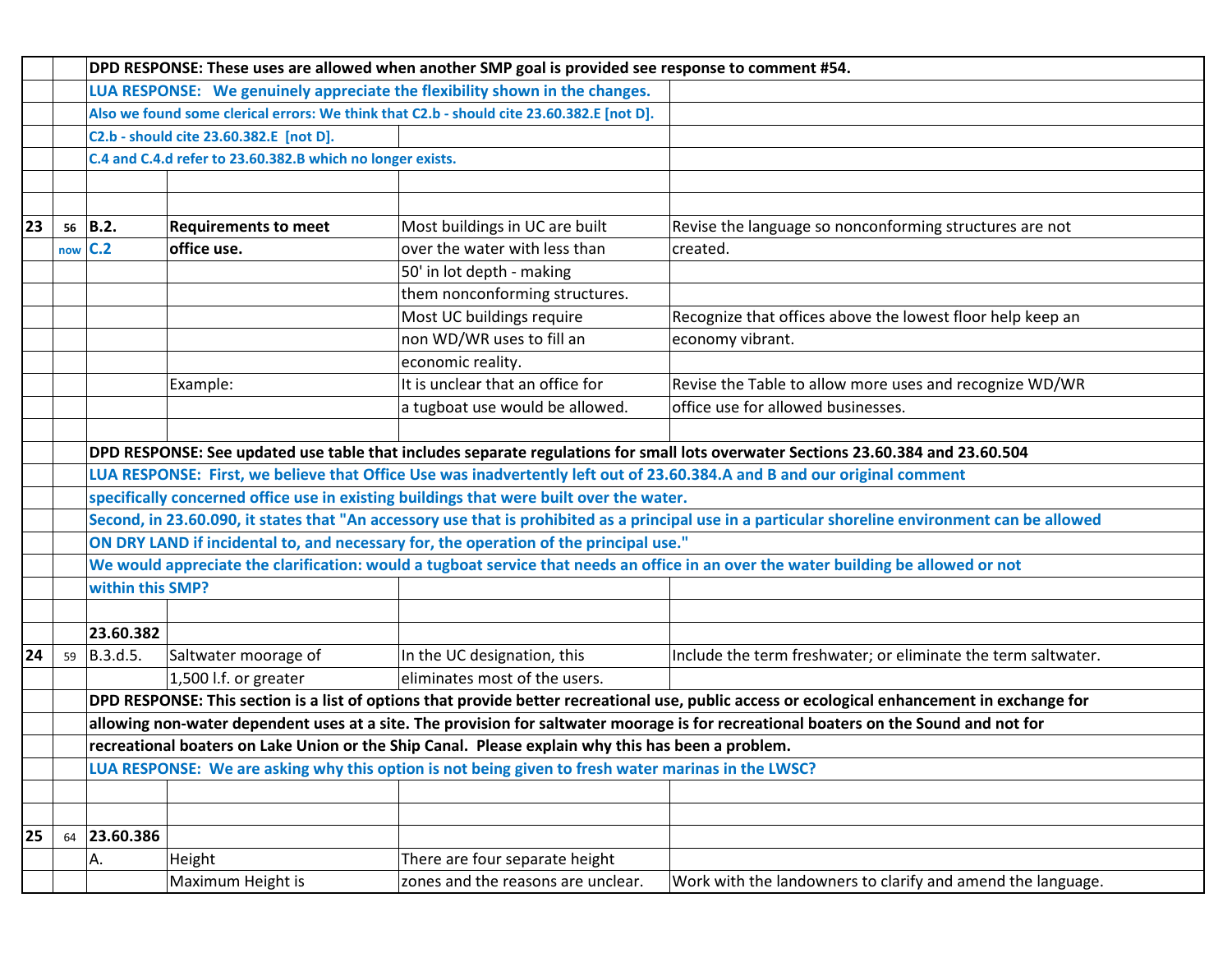|    |    | 30' with exceptions                                                                                                                   | Height should be a minimum of                                                                                                                    |                                                                                                                                           |  |  |  |  |  |
|----|----|---------------------------------------------------------------------------------------------------------------------------------------|--------------------------------------------------------------------------------------------------------------------------------------------------|-------------------------------------------------------------------------------------------------------------------------------------------|--|--|--|--|--|
|    |    |                                                                                                                                       | 35' to allow for construction                                                                                                                    |                                                                                                                                           |  |  |  |  |  |
|    |    |                                                                                                                                       | of commercial ceiling heights.                                                                                                                   |                                                                                                                                           |  |  |  |  |  |
|    |    |                                                                                                                                       | DPD RESPONSE: The 30-ft. height limit is for overwater structures and is part of the existing code and is intended to achieve both environmental |                                                                                                                                           |  |  |  |  |  |
|    |    |                                                                                                                                       | protection and view requirements while balancing water-dependent uses.                                                                           |                                                                                                                                           |  |  |  |  |  |
|    |    | LUA RESPONSE: We did indeed incorrectly read the Code that spoke to upland lots.                                                      |                                                                                                                                                  |                                                                                                                                           |  |  |  |  |  |
|    |    |                                                                                                                                       |                                                                                                                                                  | However, we are wondering if it is possible for the height on overwater structures to align with RCW 90.58.320 that allows for 35-ft.?    |  |  |  |  |  |
|    |    |                                                                                                                                       |                                                                                                                                                  |                                                                                                                                           |  |  |  |  |  |
|    |    |                                                                                                                                       |                                                                                                                                                  |                                                                                                                                           |  |  |  |  |  |
| 26 | 65 | 23.60.388                                                                                                                             |                                                                                                                                                  |                                                                                                                                           |  |  |  |  |  |
|    |    | A.1<br>Lot Coverage                                                                                                                   |                                                                                                                                                  |                                                                                                                                           |  |  |  |  |  |
|    |    | 50% of submerged                                                                                                                      | Overreaching; is at odds with                                                                                                                    | Work with the landowners to clarify and amend the language.                                                                               |  |  |  |  |  |
|    |    | including structures,                                                                                                                 | fostering WD/WR uses.                                                                                                                            |                                                                                                                                           |  |  |  |  |  |
|    |    | floats & piers                                                                                                                        |                                                                                                                                                  |                                                                                                                                           |  |  |  |  |  |
|    |    |                                                                                                                                       |                                                                                                                                                  |                                                                                                                                           |  |  |  |  |  |
|    | 66 | 50% of dry land<br> A.2                                                                                                               | Overreaching exaction especially                                                                                                                 | Work with the landowners to amend the language to address                                                                                 |  |  |  |  |  |
|    | 67 | C.1<br>65% of dry land                                                                                                                | in conjunction with other                                                                                                                        | a legitimate public problem without being oppressive.                                                                                     |  |  |  |  |  |
|    | 68 | Single Family<br>C.2.                                                                                                                 | lot setbacks & requirements.                                                                                                                     |                                                                                                                                           |  |  |  |  |  |
|    |    | DPD RESPONSE: Existing code provision and is intended to achieve the balance for water-dependent uses, shoreline views and ecological |                                                                                                                                                  |                                                                                                                                           |  |  |  |  |  |
|    |    | protection.                                                                                                                           |                                                                                                                                                  |                                                                                                                                           |  |  |  |  |  |
|    |    |                                                                                                                                       |                                                                                                                                                  | LUA RESPONSE: We believe that the view corridors achieve shoreline views and the set-backs speak to ecological protection. We would still |  |  |  |  |  |
|    |    | appreciate DPD working with landowners on this issue.                                                                                 |                                                                                                                                                  |                                                                                                                                           |  |  |  |  |  |
|    |    |                                                                                                                                       |                                                                                                                                                  |                                                                                                                                           |  |  |  |  |  |
|    |    |                                                                                                                                       |                                                                                                                                                  |                                                                                                                                           |  |  |  |  |  |
| 27 | 69 | 23.60.390 Setbacks                                                                                                                    |                                                                                                                                                  |                                                                                                                                           |  |  |  |  |  |
|    |    | 15' setback for WD/WR use<br>А.                                                                                                       | Does not recognize narrow lot                                                                                                                    | Work with landowners to amend the language.                                                                                               |  |  |  |  |  |
|    |    | 35' setback for non WD/WR<br>В.                                                                                                       | depth in most UC areas.                                                                                                                          |                                                                                                                                           |  |  |  |  |  |
|    |    | luses                                                                                                                                 |                                                                                                                                                  |                                                                                                                                           |  |  |  |  |  |
|    |    |                                                                                                                                       |                                                                                                                                                  | DPD RESPONSE: The regulations provide exceptions for small lots. New section for included that provides development standards for         |  |  |  |  |  |
|    |    | lots that have little or no dry land.                                                                                                 |                                                                                                                                                  |                                                                                                                                           |  |  |  |  |  |
|    |    | LUA RESPONSE: We appreciate the exception for small lots. Can you provide the new section number that speaks to this?                 |                                                                                                                                                  |                                                                                                                                           |  |  |  |  |  |
|    |    |                                                                                                                                       |                                                                                                                                                  |                                                                                                                                           |  |  |  |  |  |
|    |    |                                                                                                                                       |                                                                                                                                                  |                                                                                                                                           |  |  |  |  |  |
| 28 | 75 | 23.60.394 View Corridors                                                                                                              |                                                                                                                                                  |                                                                                                                                           |  |  |  |  |  |
|    |    | 35% of the width of the lot<br>А.                                                                                                     | Overreaching. Most UC lots                                                                                                                       | Work with the landowners to revise the provision.                                                                                         |  |  |  |  |  |
|    |    | shall be                                                                                                                              | have less than 50' in depth and                                                                                                                  |                                                                                                                                           |  |  |  |  |  |
|    |    |                                                                                                                                       | must give up 70' on a 200' width.                                                                                                                |                                                                                                                                           |  |  |  |  |  |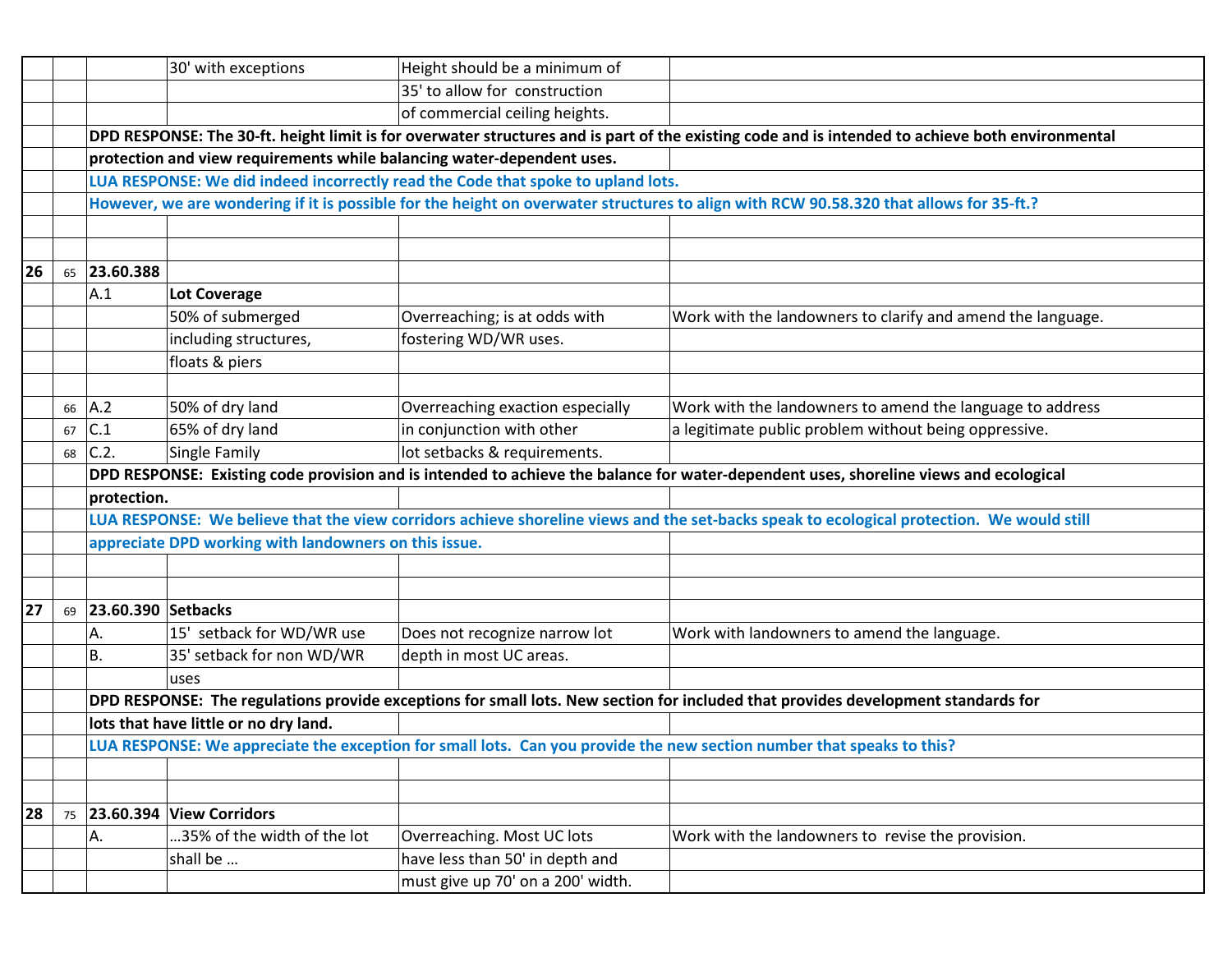|    |                                                                                                                                                | D.                                                                                                                                        | 65% of the width of the lot                                      | Overreaching. A 200' wide lot  | Work with the landowners to revise the provision.                                                                                             |  |  |  |
|----|------------------------------------------------------------------------------------------------------------------------------------------------|-------------------------------------------------------------------------------------------------------------------------------------------|------------------------------------------------------------------|--------------------------------|-----------------------------------------------------------------------------------------------------------------------------------------------|--|--|--|
|    |                                                                                                                                                |                                                                                                                                           | shall be Seaview Ave.                                            | would give up 130' to views.   |                                                                                                                                               |  |  |  |
|    |                                                                                                                                                |                                                                                                                                           |                                                                  |                                |                                                                                                                                               |  |  |  |
|    |                                                                                                                                                | Ε.                                                                                                                                        | shall be reduced to 25% of                                       | Does not recognize submerged   | Use total lot coverage in all calculations.                                                                                                   |  |  |  |
|    |                                                                                                                                                |                                                                                                                                           | the width of the lot if                                          | land.                          | Eliminate the words "dry land area" from the provision.                                                                                       |  |  |  |
|    |                                                                                                                                                |                                                                                                                                           | WD uses occupy more than                                         |                                |                                                                                                                                               |  |  |  |
|    |                                                                                                                                                |                                                                                                                                           | 40% of the dry land area                                         |                                |                                                                                                                                               |  |  |  |
|    |                                                                                                                                                |                                                                                                                                           | of the lot.                                                      |                                |                                                                                                                                               |  |  |  |
|    |                                                                                                                                                |                                                                                                                                           |                                                                  |                                | DPD RESPONSE: Subsection 23.60.394 A, D, and E are existing provisions. The SMA requires a conservation element to preserve "scenic vistas    |  |  |  |
|    |                                                                                                                                                |                                                                                                                                           |                                                                  |                                | and aesthetics." RCW 90.58.1900(2)(f) The WAC states that public access includes views of the water. WAC 173-26-221(4)(d)(iv) implements      |  |  |  |
|    |                                                                                                                                                |                                                                                                                                           |                                                                  |                                | this saying that SMP should have view corridors to minimize the impacts to existing views from public property (e.g. streets) and substantial |  |  |  |
|    | numbers of residences; where there is an irreconcilable conflict between water dependent uses and maintaining views, the water dependent       |                                                                                                                                           |                                                                  |                                |                                                                                                                                               |  |  |  |
|    |                                                                                                                                                |                                                                                                                                           |                                                                  |                                | use gets priority. So requiring the view corridor meets the WAC requirement and subsection E addresses water dependent uses. The variance     |  |  |  |
|    |                                                                                                                                                | procedure is available when there is a hardship.                                                                                          |                                                                  |                                |                                                                                                                                               |  |  |  |
|    |                                                                                                                                                | <b>LUA RESPONSE:</b>                                                                                                                      |                                                                  |                                |                                                                                                                                               |  |  |  |
|    |                                                                                                                                                | 1. 23.60.394 E, Our objection to this provision lays with the fracturing of the lot itself. Generally speaking, uses on the water are WD; |                                                                  |                                |                                                                                                                                               |  |  |  |
|    | therefore they should be recognized as such by including the amount of land they use in the calculation. In other words, for this purpose, the |                                                                                                                                           |                                                                  |                                |                                                                                                                                               |  |  |  |
|    |                                                                                                                                                |                                                                                                                                           | lot should be viewed as one unit.                                |                                |                                                                                                                                               |  |  |  |
|    |                                                                                                                                                |                                                                                                                                           |                                                                  |                                |                                                                                                                                               |  |  |  |
|    |                                                                                                                                                |                                                                                                                                           |                                                                  |                                |                                                                                                                                               |  |  |  |
| 29 | 76                                                                                                                                             |                                                                                                                                           | 23.60.402 URBAN GENERAL (UG)                                     |                                |                                                                                                                                               |  |  |  |
|    |                                                                                                                                                | А.                                                                                                                                        | <b>Table for Uses</b>                                            | Good flexibility for           | Revise table to include moorage as an allowed WD use.                                                                                         |  |  |  |
|    |                                                                                                                                                |                                                                                                                                           |                                                                  | different uses; however boat   |                                                                                                                                               |  |  |  |
|    |                                                                                                                                                |                                                                                                                                           |                                                                  | moorage becomes a CU           |                                                                                                                                               |  |  |  |
|    |                                                                                                                                                |                                                                                                                                           | DPD RESPONSE: Requested revision made.                           |                                |                                                                                                                                               |  |  |  |
|    |                                                                                                                                                |                                                                                                                                           | LUA RESPONSE: The copy that we have does not reflect the change. |                                |                                                                                                                                               |  |  |  |
|    |                                                                                                                                                |                                                                                                                                           |                                                                  |                                |                                                                                                                                               |  |  |  |
|    |                                                                                                                                                |                                                                                                                                           |                                                                  |                                |                                                                                                                                               |  |  |  |
|    |                                                                                                                                                | 23.60.408 Setbacks                                                                                                                        |                                                                  |                                |                                                                                                                                               |  |  |  |
| 30 | 78                                                                                                                                             | B.                                                                                                                                        | A shoreline setback of 35'                                       | Given that this zone has minor | Work with the landowners to revise the provision.                                                                                             |  |  |  |
|    |                                                                                                                                                |                                                                                                                                           | from the OHW mark is                                             | access to the water, requiring |                                                                                                                                               |  |  |  |
|    |                                                                                                                                                |                                                                                                                                           | required for uses that are                                       | a setback unless WD/WR uses    |                                                                                                                                               |  |  |  |
|    |                                                                                                                                                |                                                                                                                                           | not WD/WR.                                                       | are in place is contradictory. |                                                                                                                                               |  |  |  |
|    |                                                                                                                                                |                                                                                                                                           |                                                                  |                                | DPD RESPONSE: Comment is not clear on what makes the requirement contradictory. The SMP balances the need for water dependent uses,           |  |  |  |
|    |                                                                                                                                                |                                                                                                                                           |                                                                  |                                | public access and shoreline protection. When a use is not water dependent then the goal of the shoreline environment is to meet one           |  |  |  |
|    | of the other SMP goals. A shoreline setback meets a minimal environmental protection goal.                                                     |                                                                                                                                           |                                                                  |                                |                                                                                                                                               |  |  |  |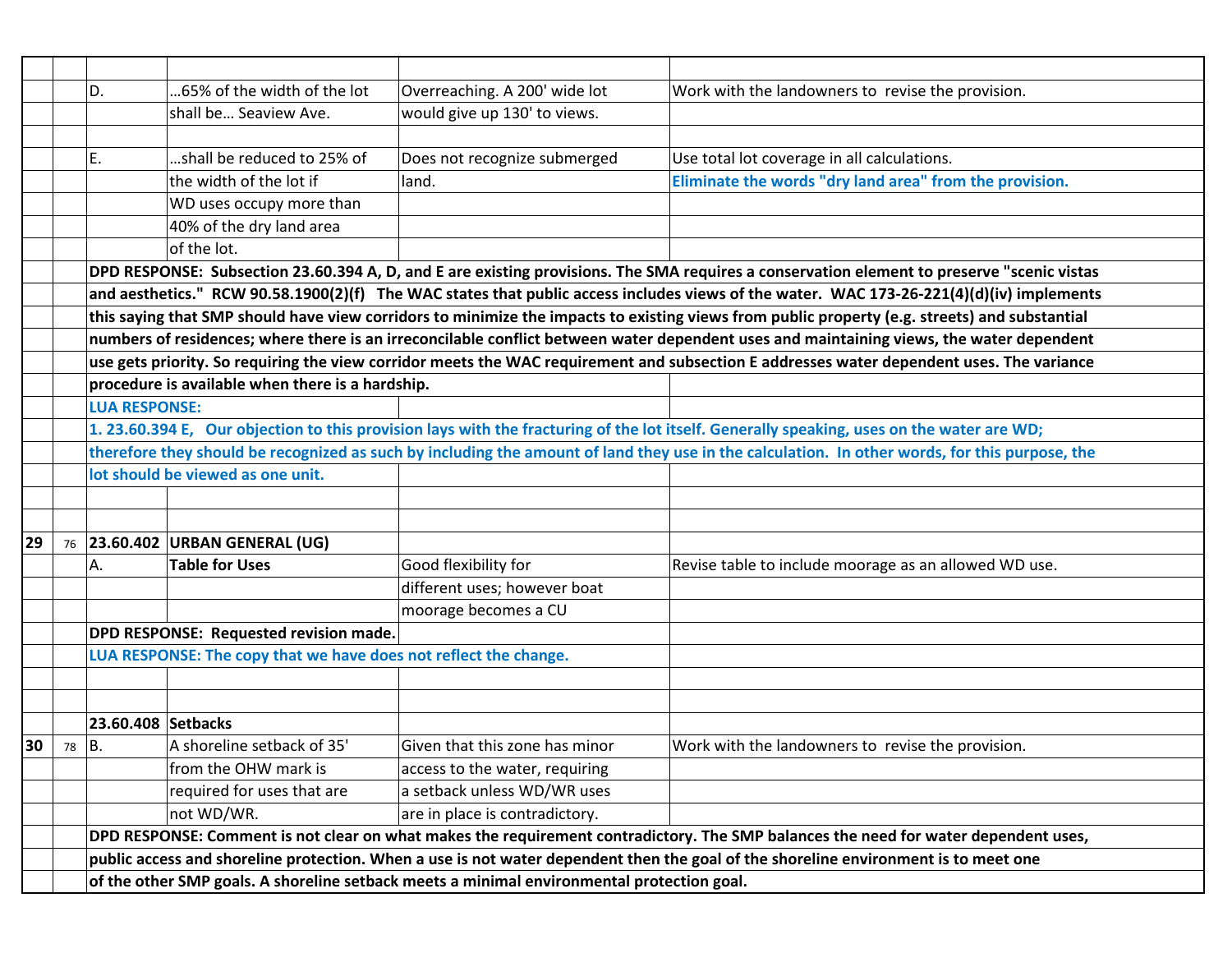|    | LUA RESPONSE: This zone only exists in a limited area of the Ship Canal and achieves the SMP balance for non-water dependent uses via |               |                                                                       |                                   |                                                                                                                                                 |  |  |  |
|----|---------------------------------------------------------------------------------------------------------------------------------------|---------------|-----------------------------------------------------------------------|-----------------------------------|-------------------------------------------------------------------------------------------------------------------------------------------------|--|--|--|
|    | the Corps of Engineers bulkhead and vegetation setback and the Burke Gilman trail that fronts the water on both sides of the canal.   |               |                                                                       |                                   |                                                                                                                                                 |  |  |  |
|    | Our point is that the goals of both public access and shoreline protection have already been met and the setting aside of more land   |               |                                                                       |                                   |                                                                                                                                                 |  |  |  |
|    |                                                                                                                                       | is excessive. |                                                                       |                                   |                                                                                                                                                 |  |  |  |
|    |                                                                                                                                       |               |                                                                       |                                   |                                                                                                                                                 |  |  |  |
|    |                                                                                                                                       | UI            |                                                                       |                                   |                                                                                                                                                 |  |  |  |
| 30 | 83                                                                                                                                    |               | 23.60.490 Shoreline Setbacks                                          |                                   |                                                                                                                                                 |  |  |  |
|    |                                                                                                                                       | А.            | 15' setback for WD/WR uses                                            | In an industrial zone no setbacks | Work with landowners and the regulated businesses to                                                                                            |  |  |  |
|    |                                                                                                                                       | <b>B.</b>     | 35' setback for open space                                            | should be required.               | revise the language.                                                                                                                            |  |  |  |
|    |                                                                                                                                       | C.            | 50' setback for non WD/WR                                             |                                   |                                                                                                                                                 |  |  |  |
|    |                                                                                                                                       |               | Between the two setbacks                                              |                                   |                                                                                                                                                 |  |  |  |
|    |                                                                                                                                       |               | are development criteria.                                             |                                   |                                                                                                                                                 |  |  |  |
|    |                                                                                                                                       |               |                                                                       |                                   | DPD RESPONSE: 15-ft. Is for the structure and is needed to protect shoreline slopes. The water-dependent use can occur within the 15-ft         |  |  |  |
|    |                                                                                                                                       |               |                                                                       |                                   | setback. The 35-ft open space setback will not apply to WD/WR industrial uses and the 60-ft shoreline setback is existing language and works as |  |  |  |
|    | an incentive for WD/WR uses on industrial waterfront property.                                                                        |               |                                                                       |                                   |                                                                                                                                                 |  |  |  |
|    |                                                                                                                                       |               |                                                                       |                                   | LUA RESPONSE: We are asking that existing WD/WR structures do not become non-conforming by being in the 15' setback and                         |  |  |  |
|    |                                                                                                                                       |               | that 23.6.490.C. would apply to new development only.                 |                                   |                                                                                                                                                 |  |  |  |
|    |                                                                                                                                       |               |                                                                       |                                   |                                                                                                                                                 |  |  |  |
|    |                                                                                                                                       |               |                                                                       |                                   |                                                                                                                                                 |  |  |  |
|    | 86                                                                                                                                    |               | 23.60.502 Urban Maritime                                              |                                   |                                                                                                                                                 |  |  |  |
|    |                                                                                                                                       |               |                                                                       |                                   |                                                                                                                                                 |  |  |  |
| 31 | 90                                                                                                                                    | ΙH.           | <b>Existing recreational</b>                                          | 1. Recreational marinas are       | Delete this provision.                                                                                                                          |  |  |  |
|    |                                                                                                                                       |               | marinas on waterfront lots                                            | located in the UM zone because    |                                                                                                                                                 |  |  |  |
|    |                                                                                                                                       |               | are allowed to reconfigure                                            | of historic use. Most could not   |                                                                                                                                                 |  |  |  |
|    |                                                                                                                                       |               | but may not expand.                                                   | accommodate commercial            |                                                                                                                                                 |  |  |  |
|    |                                                                                                                                       |               | Expansion includes                                                    | vessels due to vessel size or     |                                                                                                                                                 |  |  |  |
|    |                                                                                                                                       |               | additional over water                                                 | configuration of the marina.      |                                                                                                                                                 |  |  |  |
|    |                                                                                                                                       |               | coverage due to piers,                                                | 2. It really should be a business |                                                                                                                                                 |  |  |  |
|    |                                                                                                                                       | Η.            | floats, larger vessels,                                               | decision as to whether            |                                                                                                                                                 |  |  |  |
|    |                                                                                                                                       |               | house barges, or floating                                             | recreational vessels are allowed. |                                                                                                                                                 |  |  |  |
|    |                                                                                                                                       |               | homes or additional                                                   | 3. There is enough confusion      |                                                                                                                                                 |  |  |  |
|    |                                                                                                                                       |               | vessels or house barges.                                              | about commercial businesses       |                                                                                                                                                 |  |  |  |
|    |                                                                                                                                       |               | New recreational marinas                                              | doing work on recreational        |                                                                                                                                                 |  |  |  |
|    |                                                                                                                                       |               | are prohibited.                                                       | vessels.                          |                                                                                                                                                 |  |  |  |
|    |                                                                                                                                       |               |                                                                       |                                   | DPD RESPONSE: See revised Section 23.60.502 recreational marinas are allowed in the Lake Union and Ship Canal area.                             |  |  |  |
|    |                                                                                                                                       |               |                                                                       |                                   | LUA RESPONSE: Thank you for the revisions. We see a reference to "yacht boat and beach clubs" in 23.60.502D. Please consider changing the       |  |  |  |
|    |                                                                                                                                       |               | reference to recreational boats and yacht or beach clubs for clarity. |                                   |                                                                                                                                                 |  |  |  |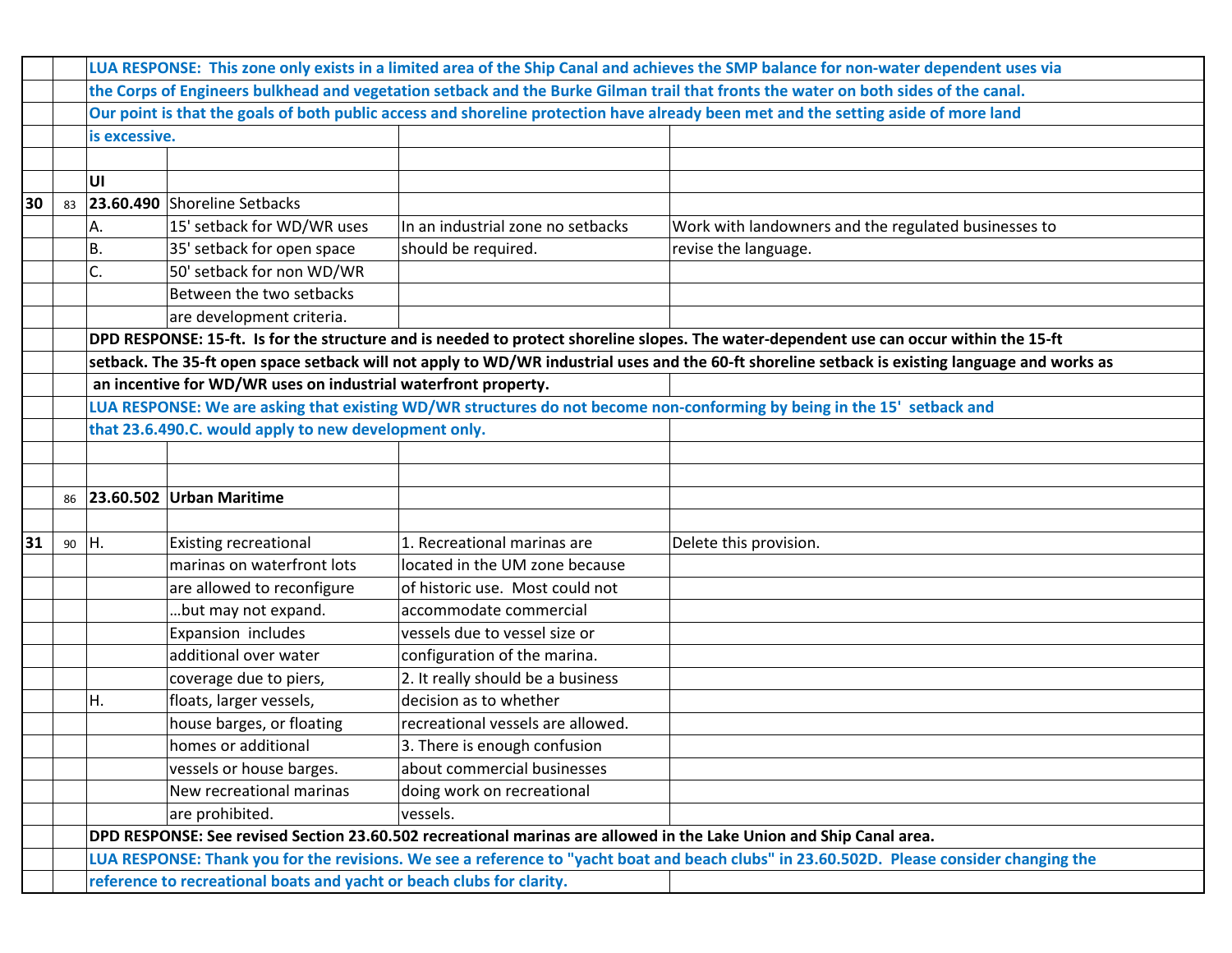| 32                                                                                                                                                                                                                                                                                              |                                                                                                                                           |                                                                                                                    | $NEW$ 23.60.504 Uses allowed overwater in UM                                                                                             |                                                                                                                 |                                                                                                                                             |  |
|-------------------------------------------------------------------------------------------------------------------------------------------------------------------------------------------------------------------------------------------------------------------------------------------------|-------------------------------------------------------------------------------------------------------------------------------------------|--------------------------------------------------------------------------------------------------------------------|------------------------------------------------------------------------------------------------------------------------------------------|-----------------------------------------------------------------------------------------------------------------|---------------------------------------------------------------------------------------------------------------------------------------------|--|
|                                                                                                                                                                                                                                                                                                 |                                                                                                                                           | B.1.                                                                                                               | The lot depth is less than 50'                                                                                                           | Error in citing lot depth instead                                                                               | Change language to "The dry land depth is less than 50 feet".                                                                               |  |
|                                                                                                                                                                                                                                                                                                 |                                                                                                                                           |                                                                                                                    |                                                                                                                                          | of dry land depth.                                                                                              |                                                                                                                                             |  |
|                                                                                                                                                                                                                                                                                                 |                                                                                                                                           |                                                                                                                    |                                                                                                                                          |                                                                                                                 |                                                                                                                                             |  |
| 33                                                                                                                                                                                                                                                                                              |                                                                                                                                           | NEW unsure                                                                                                         | Work sheds in the UC zone                                                                                                                | Work sheds are being allowed                                                                                    | Suggest working with the property owners to address what the                                                                                |  |
|                                                                                                                                                                                                                                                                                                 |                                                                                                                                           |                                                                                                                    |                                                                                                                                          | only in the UM & UI zones                                                                                       | DPD concerns are.                                                                                                                           |  |
|                                                                                                                                                                                                                                                                                                 |                                                                                                                                           |                                                                                                                    |                                                                                                                                          | There are many small businesses                                                                                 |                                                                                                                                             |  |
|                                                                                                                                                                                                                                                                                                 |                                                                                                                                           |                                                                                                                    |                                                                                                                                          | that rely on work sheds in the                                                                                  |                                                                                                                                             |  |
|                                                                                                                                                                                                                                                                                                 |                                                                                                                                           |                                                                                                                    |                                                                                                                                          | UC zone.                                                                                                        |                                                                                                                                             |  |
|                                                                                                                                                                                                                                                                                                 |                                                                                                                                           |                                                                                                                    |                                                                                                                                          |                                                                                                                 |                                                                                                                                             |  |
|                                                                                                                                                                                                                                                                                                 |                                                                                                                                           | THE FOLLOWING ARE REFERENCE ITEMS FOR WAC AND RCW CODES, AND THE LAKE UNION ASSOCIATION'S ATTEMPT AT UNDERSTANDING |                                                                                                                                          |                                                                                                                 |                                                                                                                                             |  |
| THE PUBLIC TRUST DOCTRINE.                                                                                                                                                                                                                                                                      |                                                                                                                                           |                                                                                                                    |                                                                                                                                          |                                                                                                                 |                                                                                                                                             |  |
| First, as we understand it, the Public Trust Doctrine is a common law, legal principle that reserves certain resources for the ownership<br>and availability to all citizens. In particular, it applies to the waters of the State for the purpose of navigation, conducting commerce, fishing, |                                                                                                                                           |                                                                                                                    |                                                                                                                                          |                                                                                                                 |                                                                                                                                             |  |
|                                                                                                                                                                                                                                                                                                 |                                                                                                                                           |                                                                                                                    |                                                                                                                                          |                                                                                                                 |                                                                                                                                             |  |
| recreation and similar uses and is not invalidated by private ownership of the underlying land - in this case the submerged property -                                                                                                                                                          |                                                                                                                                           |                                                                                                                    |                                                                                                                                          |                                                                                                                 |                                                                                                                                             |  |
|                                                                                                                                                                                                                                                                                                 |                                                                                                                                           |                                                                                                                    | which may or may not be uncovered because of tidal action.                                                                               |                                                                                                                 |                                                                                                                                             |  |
|                                                                                                                                                                                                                                                                                                 |                                                                                                                                           |                                                                                                                    |                                                                                                                                          |                                                                                                                 | For Washington State property owners, this means that the waters covering their submerged property are open to the public for use. However, |  |
|                                                                                                                                                                                                                                                                                                 |                                                                                                                                           |                                                                                                                    | nothing in the Public Trust Doctrine allows trespass onto private property. The applicability of these principles can only be determined |                                                                                                                 |                                                                                                                                             |  |
| by state court decisions, some of which rely upon well known Supreme Court decisions.                                                                                                                                                                                                           |                                                                                                                                           |                                                                                                                    |                                                                                                                                          |                                                                                                                 |                                                                                                                                             |  |
|                                                                                                                                                                                                                                                                                                 |                                                                                                                                           |                                                                                                                    |                                                                                                                                          | Second, the Shoreline Management Act reflects a legislative intent to protect both these public trust resources |                                                                                                                                             |  |
|                                                                                                                                                                                                                                                                                                 |                                                                                                                                           |                                                                                                                    | and private property rights.                                                                                                             |                                                                                                                 |                                                                                                                                             |  |
|                                                                                                                                                                                                                                                                                                 |                                                                                                                                           |                                                                                                                    | So, let's take a look at the RCW findings with regard to public access.                                                                  |                                                                                                                 |                                                                                                                                             |  |
|                                                                                                                                                                                                                                                                                                 |                                                                                                                                           |                                                                                                                    |                                                                                                                                          | RCW 90.58.020:(#5) Increase public access to publically owned areas of the shorelines.                          |                                                                                                                                             |  |
| Further, it states: "In the implementation of this policy the public's opportunity to enjoy the physical and aesthetic qualities of natural                                                                                                                                                     |                                                                                                                                           |                                                                                                                    |                                                                                                                                          |                                                                                                                 |                                                                                                                                             |  |
|                                                                                                                                                                                                                                                                                                 | shorelines of the state shall be preserved to the greatest extent feasible consistent with the overall best interest of the state and the |                                                                                                                    |                                                                                                                                          |                                                                                                                 |                                                                                                                                             |  |
|                                                                                                                                                                                                                                                                                                 | and the people generally. To this end uses shall be preferred which are consistent with control of pollution and prevention of damage     |                                                                                                                    |                                                                                                                                          |                                                                                                                 |                                                                                                                                             |  |
|                                                                                                                                                                                                                                                                                                 | to the natural environment, or are unique to or dependent upon use of the state's shoreline. Alterations of the natural condition         |                                                                                                                    |                                                                                                                                          |                                                                                                                 |                                                                                                                                             |  |
|                                                                                                                                                                                                                                                                                                 |                                                                                                                                           |                                                                                                                    |                                                                                                                                          |                                                                                                                 | of the shorelines of the state, in those limited instances when authorized, shall be given priority for single-family residences and their  |  |
|                                                                                                                                                                                                                                                                                                 |                                                                                                                                           |                                                                                                                    |                                                                                                                                          |                                                                                                                 | appurtenant structures, ports, shoreline recreational uses including but not limited to parks, marinas, piers, and other improvements       |  |
| facilitating public access to shorelines of the state, industrial and commercial developments which are particularly dependent on their<br>location on or use of the shorelines of the state and other development that will provide an opportunity for substantial numbers of                  |                                                                                                                                           |                                                                                                                    |                                                                                                                                          |                                                                                                                 |                                                                                                                                             |  |
|                                                                                                                                                                                                                                                                                                 |                                                                                                                                           |                                                                                                                    |                                                                                                                                          |                                                                                                                 |                                                                                                                                             |  |
|                                                                                                                                                                                                                                                                                                 |                                                                                                                                           |                                                                                                                    | the people to enjoy the shorelines of the state"                                                                                         |                                                                                                                 |                                                                                                                                             |  |
|                                                                                                                                                                                                                                                                                                 |                                                                                                                                           |                                                                                                                    |                                                                                                                                          | RCW.58.100(2)(b): A public access element making provision for public access to publically owned areas;         |                                                                                                                                             |  |
|                                                                                                                                                                                                                                                                                                 |                                                                                                                                           |                                                                                                                    | Further, we look at the WAC's:                                                                                                           |                                                                                                                 |                                                                                                                                             |  |